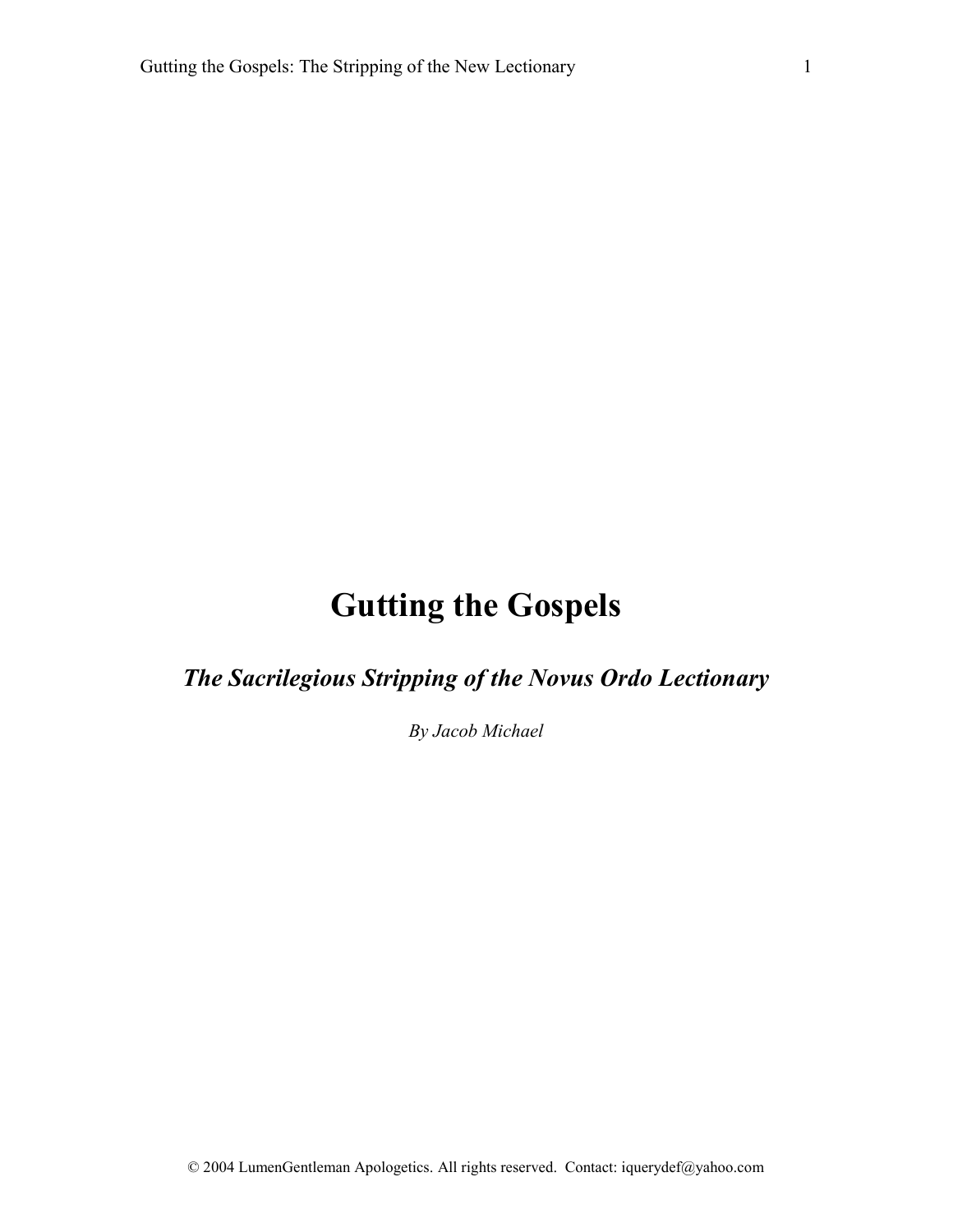When the *Consilium ad exsequendam Constitutionem de Sacra Liturgica* (Concilium for the Implementation of the Constitution on the Liturgy) released its new creation called the *Novus Ordo Missae*, very few people were aware that a full-scale liturgical revolution had been set in motion. This *New Order of the Mass* (hereafter, NOM) was not, as some claimed, merely a "restoration" of the Traditional Mass. Rather, it was a complete, wallto-wall, top-to-bottom innovation - a brand new creation, conceived in the minds of the members of the Concilium. Far from an organic development of the Traditional Mass, this was a new entity altogether, an entity which borrowed here and there from the content of the Traditional Mass.

When one compares the two liturgies, the Traditional Mass (hereafter, TM) and the NOM, one finds striking differences in every single area of the liturgy. Dr. Thomas Droleskey has recently written a book on the changes in the rubrics; Kevin Tierney and I have been working on a manuscript that focuses on the changes to the propers of the Mass (the introits, collects, secrets, communion prayers, etc.); many other books have been written to describe the changes to the overall form of the Mass, including the commons (the Kyrie, the Gloria, the Credo, the Canon of the Mass, etc.).

What has not been discussed in great detail, and which I will cover in this manuscript, are the many changes that were made to the Lectionary of Readings (the weekly epistle and Gospel readings). I had stumbled upon these gross anomalies quite by accident whilst comparing the propers of the two liturgies one evening, and was immediately intrigued (and horrified) by what I found.

How many times have you heard it said that the New Lectionary of the NOM more fully opened up the treasures of Sacred Scripture for the faithful, allowing them (some say) to hear the entire bible read during the course of a three-year period? At first glance, this may seem true. The Lectionary was changed from a one-year cycle of readings to a three-year cycle; surely this would mean that more Scripture would be covered over the course of three years. In addition to the traditional epistle and Gospel reading, a reading from the Old Testament was added to the New Lectionary; this, too, adds to the illusion that more Scripture is being read to the faithful during the Mass.

As I began to examine the actual content of the readings, however, I discovered something shocking: the readings were not at all "seamless," as some had claimed. The Lectionary would, for example, take the faithful through St. Matthew chapter 3, verses 1- 6 on one Sunday, skip verses 7-11, and continue on the next Sunday with verses 12-20. This example is fabricated the purposes of illustration, but you get the point: certain verses, sometimes entire sections of verses in fact, were just simply missing from the Lectionary. What purpose would this serve?

I began to investigate more closely, searching my bible and reading the verses that had been passed over in the NOM Lectionary to see what they said. Time after time, I found the exact same thing: the verses that had been excised from the Lectionary consistently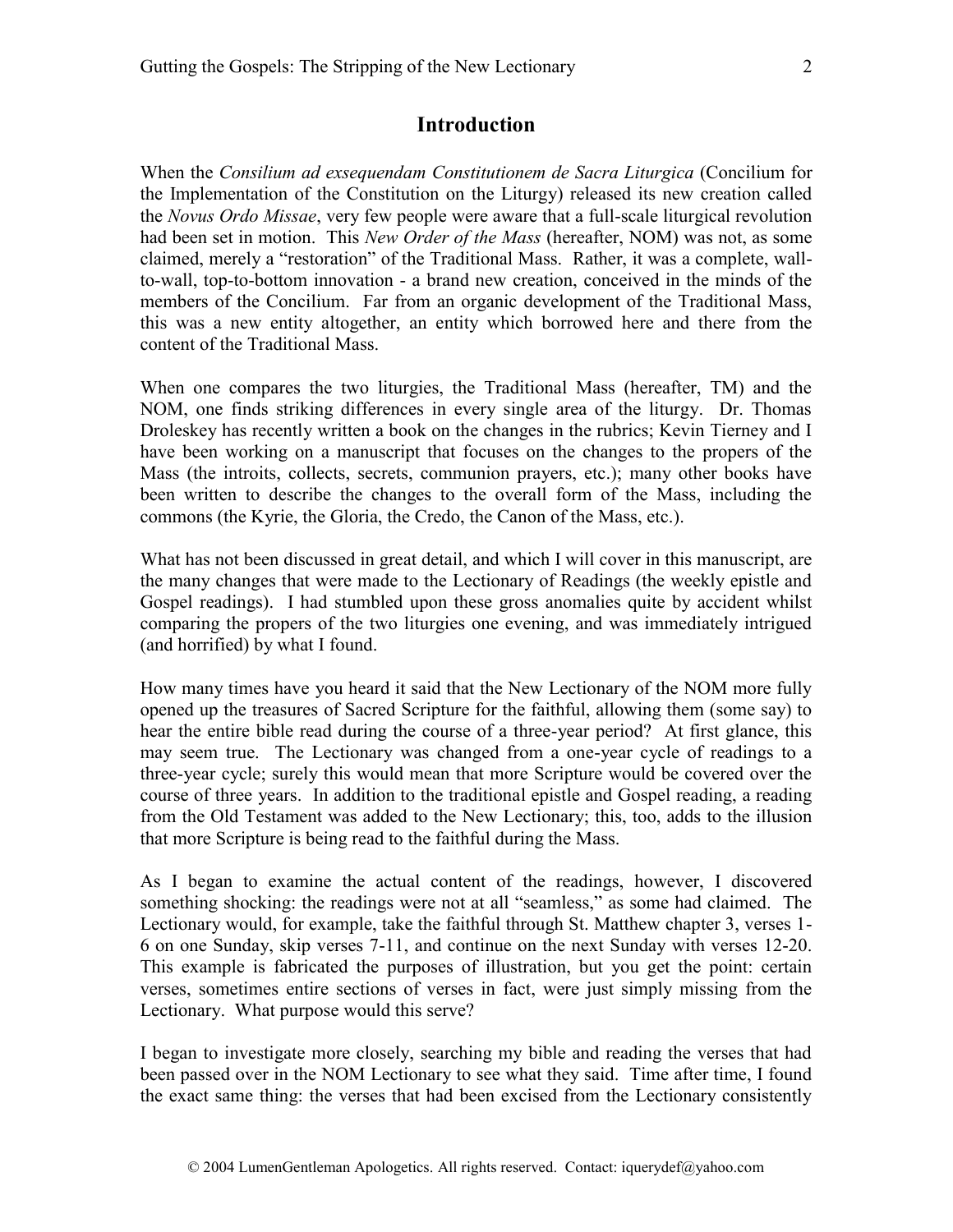dealt with the same subjects. In every case, the offending verses spoke of miracles that could not be otherwise explained by natural causes, of Our Lord's continual confrontation with the Jews and the Jewish leaders, of the uselessness of material goods and worldly wealth, of the necessity of self-denial and bodily mortification, of sin and the possibility of damnation, of hell, of the role of women in the home and in the Church, and other such subjects that would normally be deemed "offensive" to modern ears.

The same patterns could be detected equally in the Gospels and epistles alike! In the process of giving the faithful a "more complete" bible, the revolutionaries had managed to complete strip the Sacred Scriptures of anything that offended Modern Man, of anything that was … well, "too Catholic."

I firmly believe that, having examined the content of these readings several times, these clear patterns are in no way coincidental. The passages were (as it becomes clear upon close scrutiny and examining the Lectionary on the whole) very skillfully and deliberated edited in order to present a Christ and Christendom that in no way conflicts with Modern Man's inclinations. The Christ of the New Lectionary is loving, joyful, peaceful, calling all men to life, inviting all men to participate in the resurrection, exhorting us to love each other and help the needy. In short, the New Christ is fully humanitarian, the quintessential member (and founder) of the Civilization of Love.

Now, it is true, Our Lord certainly was loving, joyful, concerned with the welfare of mankind, etc., but the Gospels also present us with a Christ who warns us of sin, hell, damnation, the dangers of money and worldly possessions. This side of Our Lord's ministry has been carefully removed from the New Lectionary, effectively giving us the "Hippie Christ" of the 60s and 70s.

It is my hope that many will read the facts I am about to present, and carefully consider whether the NOM is not truly a wholesale revolution, calculated to de-Catholicize the Christian world through constant exposure to a lop-sided liturgy, and in particular, through an imbalanced presentation of the Gospels.

This work is prayerfully dedicated to St. Jerome, whose careful and constant labor produced for the Church the Latin Vulgate edition of Sacred Scripture.

St. Jerome, pray for us.

 $+$ JMJ $+$ 

March/April, 2004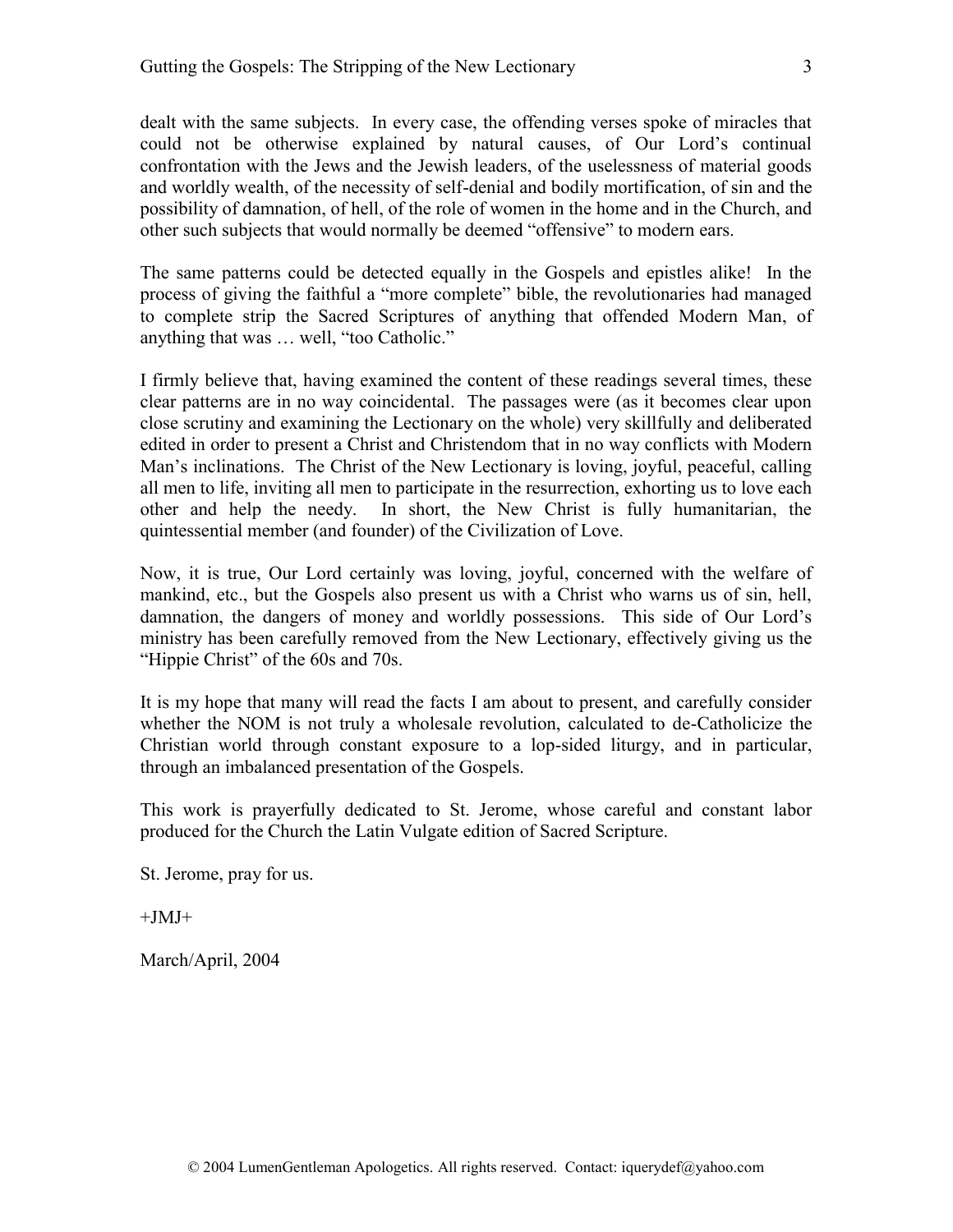#### **Mangling St. Matthew**

*Author's note: In this and each of the following chapters, the Gospel texts that were removed will be referenced, followed by a commentary on the content of those verses and the probable reasons why they were deleted from the New Lectionary. I repeat again for the sake of clarity: the verses referenced here are those have been removed in the New Lectionary version of the Gospels.*

#### **4:18-25**

These verses tell us the story of Jesus calling His first disciples, Ss. Peter, Andrew, James, and John. There is nothing seemingly offensive in these verses, it is true, and so those verses (18-23) are found in the New Lectionary. However, they are part of what is called the "short form" of the reading. In many of the Gospel readings, a short form and a longer form are given, the longer form containing verses that are set aside with brackets, and may be omitted from the reading at the discretion of the priest.

In this particular case, it is verses 24-25 which are made optional, and these certainly might be deemed unfit for modern ears, for they read, in part: "they brought him all the sick, those afflicted with various diseases and pains, demoniacs, epileptics, and paralytics, and he healed them."

It will be noted here, at the outset, that the New Lectionary does contains stories of the miracles of Jesus. However, those miracles that could not otherwise be explained by appealing to natural causes have been passed over. It has been posited by some modern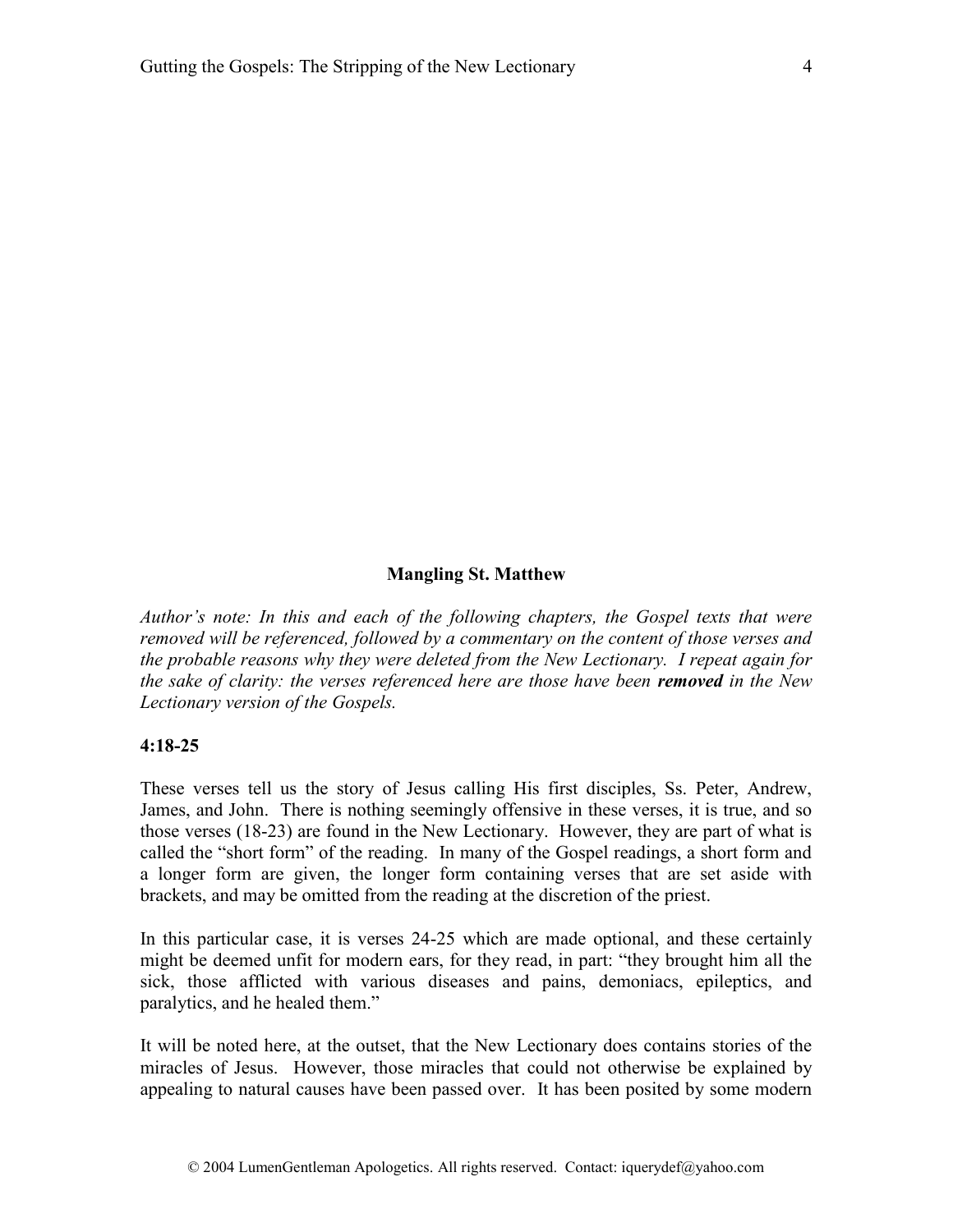scholars that when the Gospels tell of Jesus healing the demon-possessed, the afflicted were not truly possessed by demons (modernists always play down the role of angels and demons in the natural world) but, rather, suffered from epilepsy. In these verses above, however, "demoniacs" and "epileptics" are listed separately, thus showing that there were truly cases of genuine demon-possession that cannot be passed off as epilepsy.

Remember, the role of the exorcist has been virtually absent in the Church since the Second Vatican Council.

#### **5:17-19**

These verses were likely eliminated for the very simple reason that they record the words of Jesus as follows: "Whoever then relaxes one of the least of these commandments and teaches men so, shall be called least in the kingdom of heaven." The modern Church does not like to talk about the possibility of anyone not receiving their heavenly reward to the fullest.

#### **5:22b-26**

As with the previous set of verses, so also these verses have been excised from the Lectionary because they speak of the reality of hell: "whoever says, 'You fool!' shall be liable to the hell of fire."

Also included in this set of deleted verses is the following: "Make friends quickly with your accuser, while you are going with him to court, lest your accuser hand you over to the judge, and the judge to the guard, and you be put in prison; truly, I say to you, you will never get out till you have paid the last penny."

Those verses have been traditionally used by the saints and the Fathers to defend the Church's doctrine concerning Purgatory. Since Purgatory is a virtual non-entity in the NOM (as a comparison of the prayers on the feast of All Souls' day will show), these verses were left out.

#### **5:29-32**

We find in these verses two very offensive teachings: "If your right eye causes you to sin, pluck it out and throw it away; it is better that you lose one of your members than that your whole body be thrown into hell."

Once again, the reality of hell and damnation is passed over in the New Lectionary.

We also read: "I say to you that every one who divorces his wife, except on the ground of unchastity, makes her an adulteress; and whoever marries a divorced woman commits adultery."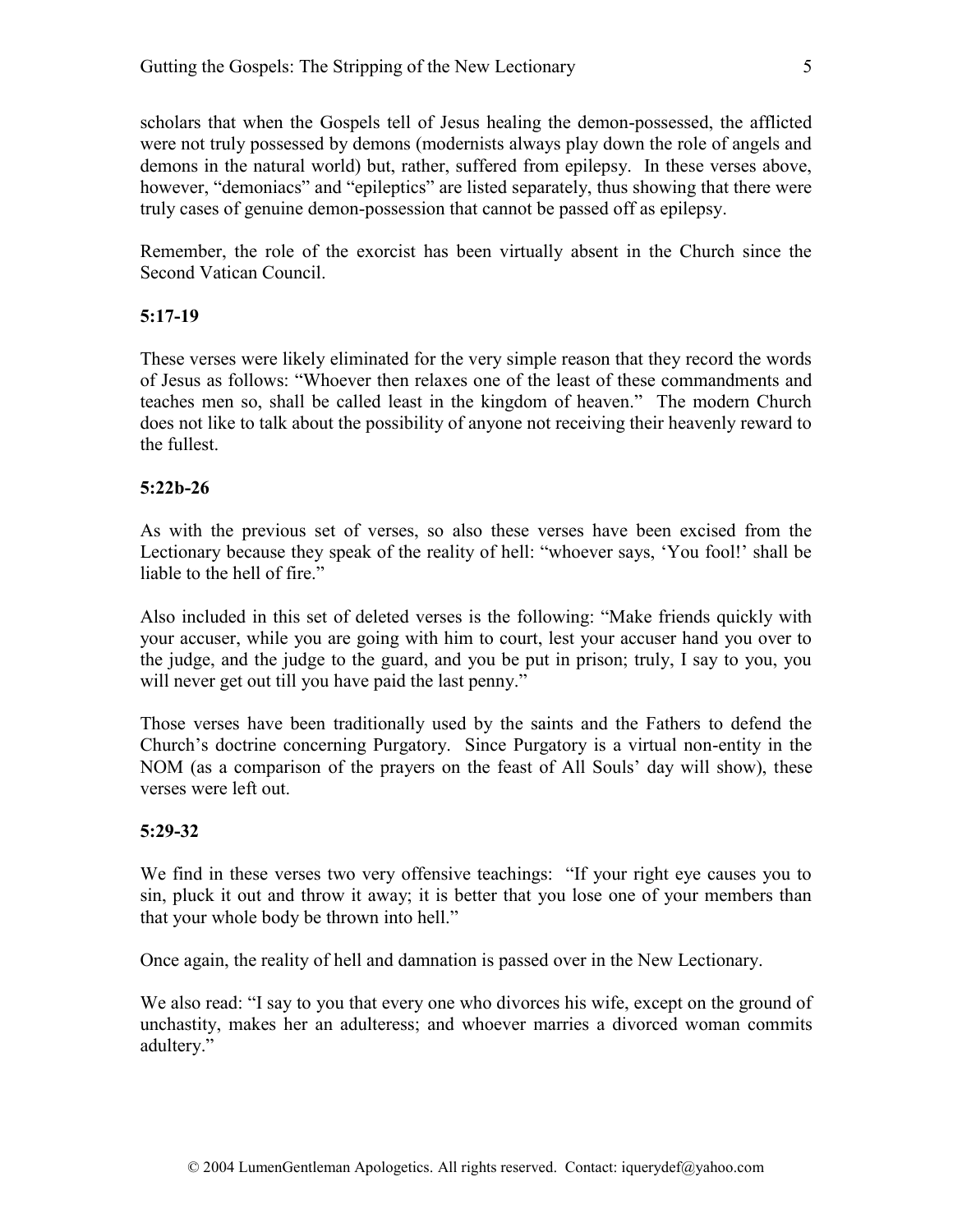This prompts a rather interesting question: has the recent increase in illegitimate annulments been the result of the elimination of such verses, or were these verses eliminated because the hierarchy had already compromised their views on divorce and remarriage? Which came first, the chicken or the egg?

#### **6:7-15**

Here we come across a strange and ubiquitous phenomenon in the New Lectionary. As you may know, much of what is contained in St. Matthew is repeated in St. Mark and St. Luke, and vice versa. The synoptic gospels (Matthew, Mark, and Luke) are remarkably similar in their content, varying only in minor details. Very often, the New Lectionary excludes something from St. Matthew that is repeated in St. Mark, or excludes something from St. Luke that is repeated in St. Matthew, and so on. However, when you compare the two (or three) accounts in the synoptic texts, you discover exactly why one version of the text was chosen for the Lectionary and one was not.

In this case, the above verses show Our Lord teaching His disciples the *Pater Noster*  prayer. The Lectionary includes this same account from St. Luke's Gospel, but excludes St. Matthew's version, for three very important reasons.

We read: "And in praying do not heap up empty phrases as the pagans do; for they think that they will be heard for their many words." The New Lectionary excludes the idea that the prayers of pagans will not be heard.

We read further, after the actual prayer is given: "For if you forgive men their trespasses, your heavenly Father also will forgive you; but if you do not forgive men their trespasses, neither will your Father forgive your trespasses." The reality of judgment and damnation is again conveniently excluded.

Finally, the phrase, "on earth as it is in heaven," which follows "Thy kingdom come, Thy will be done," is not found in St. Luke, but it is found in St. Matthew. This phrase applies both to the petition "thy kingdom come," as well as "thy will be done." The former sentiment, "thy kingdom come... on earth as it is in heaven," is *persona non grata*  in the NOM, because it too strongly supports the concept of the Social Kingship of Christ.

None of these three concepts is found in St. Luke's account of the prayer, and thus, his more "sanitized" version is chosen for the readings.

#### **6:19-23**

This passage highlights another sentiment that is not welcome in the NOM: "Do not lay up for yourselves treasures on earth, where moth and rust consume and where thieves break in and steal." As noted in the introduction, the worthlessness of earthly goods is heavily downplayed in the NOM.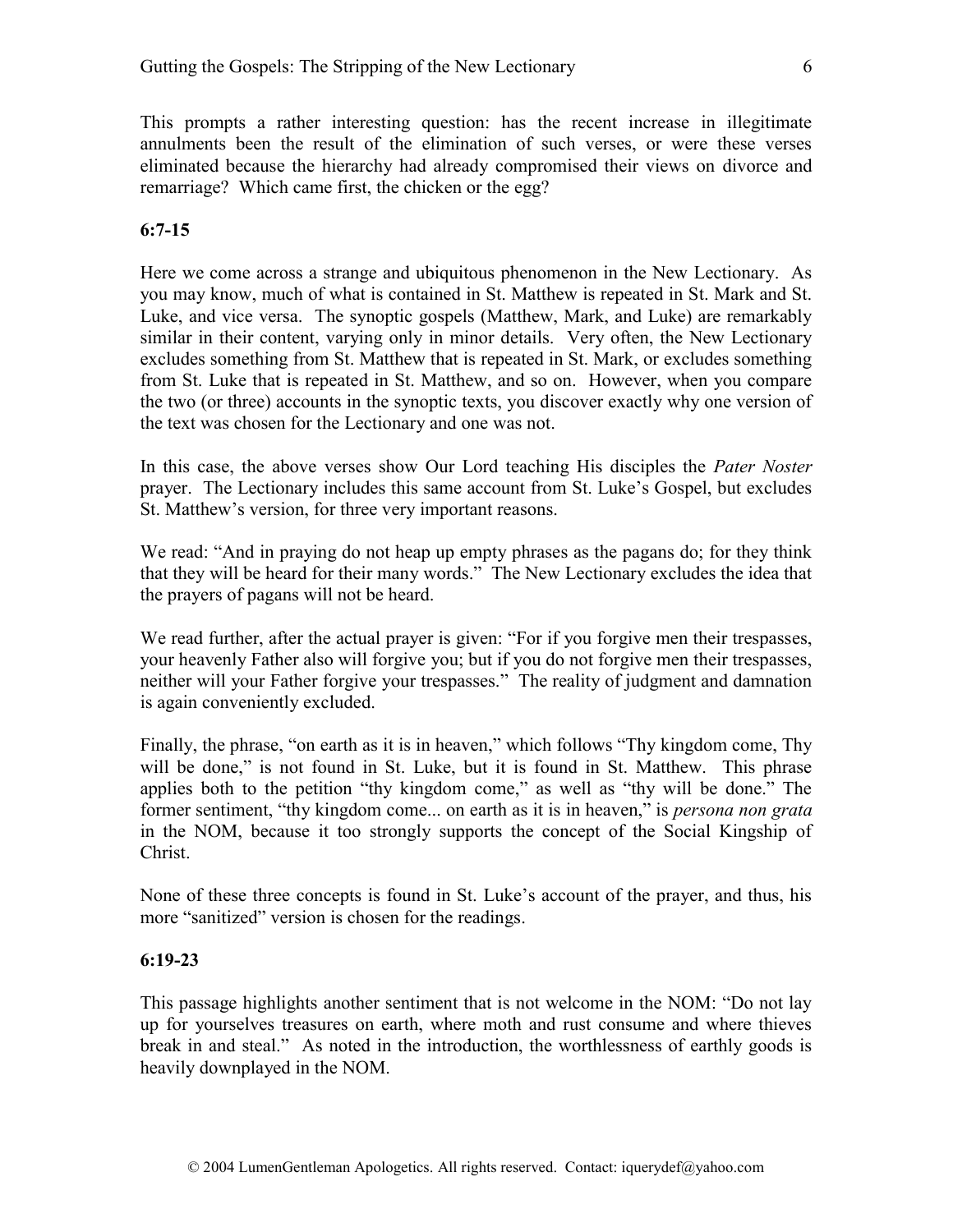While portions of this passage may be found in the Lectionary under St. Luke's Gospel, there are certain verses here that are peculiar to St. Matthew's Gospel, and were edited from the Lectionary. Those peculiarities are as follows:

"Do not give dogs what is holy; and do not throw your pearls before swine, lest they trample them under foot and turn to attack you." This text has been traditionally applied to schismatics and heretics.

"The gate is wide and the way is easy, that leads to destruction, and those who enter by it are many. For the gate is narrow and the way is hard, that leads to life, and those who find it are few." Again, for the liberal priests who hold that Hell is empty and that all will be saved, this verse is rather problematic.

"Beware of false prophets, who come to you in sheep's clothing but inwardly are ravenous wolves. You will know them by their fruits … Every tree that does not bear good fruit is cut down and thrown into the fire." In the NOM, there is no such thing as a "false prophet" who teaches heresy, and neither is there the possibility of being "thrown into the fire."

# **7:28-29**

We finally come to the first instance of "anti-Semitism" in Scripture. This passage reads: "the crowds were astonished at [Jesus'] teaching, for he taught them as one who had authority, and not as their scribes." This hints at the constant hostility and confrontation between Jesus and the Jewish leaders, making this passage a prime candidate for the waste-basket.

# **8:1-34**

Large sections of this passage are found in the Lectionary under St. Mark's Gospel and St. Luke's Gospel, but what is not found is the story of Jesus healing the demoniac: "And when he came to the other side, to the country of the Gadarenes, two demoniacs met him, coming out of the tombs, so fierce that no one could pass that way … And he said to them, 'Go.' So they came out and went into the swine; and behold, the whole herd rushed down the steep bank into the sea, and perished in the waters."

While not all suggestions of demon possession are omitted from the Lectionary (Mark 1:32 is included, for example), this instance is rather prolonged and prominent - the demons actually speak, and transfer to another host. Perhaps this was considered too much for the modern mind to actually believe.

# **9:14-35**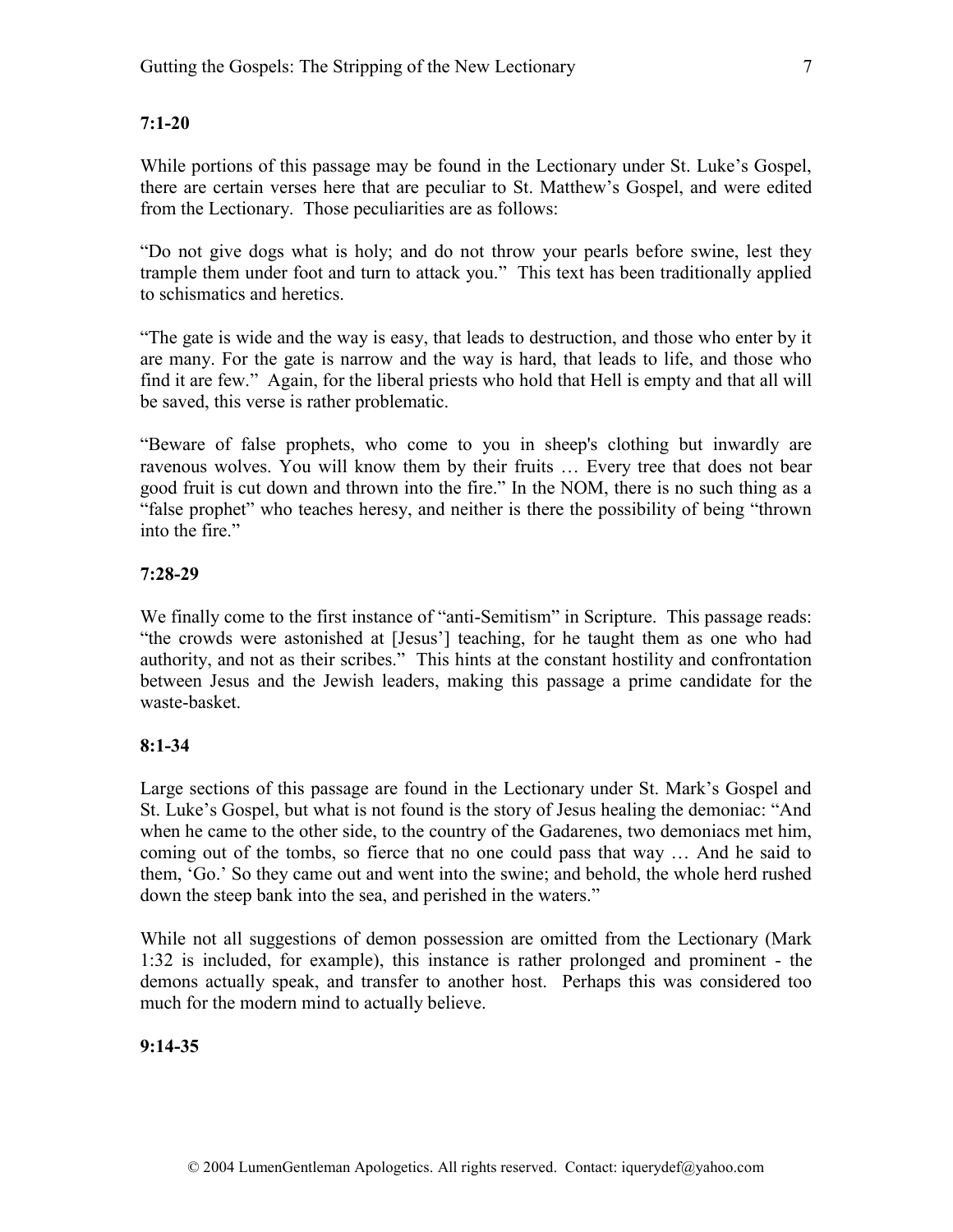The story in this passage of Jesus healing the woman of her issue of blood is contained in Mark 5:21-43 and found in the New Lectionary, along with the story of Jesus raising Jairus' daughter from the dead.

However, this lengthy passage has a "short form" in the New Lectionary, and the entire section of the passage that relates the story of the woman and her issue of blood is made optional.

On the surface, it would seem that this may be another example of the aversion to miracle stories exhibited in the NOM. On the other hand, why would the Lectionary leave in the part about raising a girl from the dead? Which is the greater miracle?

The explanation is not that difficult to see: there is one aspect of this miracle (raising the girl from the dead) that makes it acceptable to the modern mind, namely, that it can be explained away by natural causes. Jesus tells the crowd, "Depart; for the girl is not dead but sleeping." Thus, the majority of liberal priests will say, "See? Even Jesus admits it wasn't a miracle!" Therefore, this miracle is acceptable in the New Lectionary.

Verses 32-34 are omitted from the New Lectionary and are not found in the other Gospels. In these verses, we read: "And when the demon had been cast out, the dumb man spoke; and the crowds marveled, saying, 'Never was anything like this seen in Israel.' But the Pharisees said, 'He casts out demons by the prince of demons.'"

In cutting these few verses from the Lectionary, the NOM manages to eliminate both demons and anti-Semitism.

#### **10:9-25**

While most of these verses are covered in the other Gospels, there are a few peculiarities of St. Matthew's Gospel here that are specifically eliminated in the New Lectionary.

We read: "And if any one will not receive you or listen to your words, shake off the dust from your feet as you leave that house or town. Truly, I say to you, it shall be more tolerable on the day of judgment for the land of Sodom and Gomorrah than for that town."

Here is a peculiar aspect of St. Matthew's Gospel that is not found in the other accounts: "the day of judgment."

We also find this hair-raising prediction of how the Apostles will be treated by the Jews after Jesus ascends to Heaven and leaves them to carry on His work: "Beware of men; for they will deliver you up to councils, and flog you in their synagogues … Brother will deliver up brother to death, and the father his child, and children will rise against parents and have them put to death; and you will be hated by all for my name's sake. But he who endures to the end will be saved. When they persecute you in one town, flee to the next"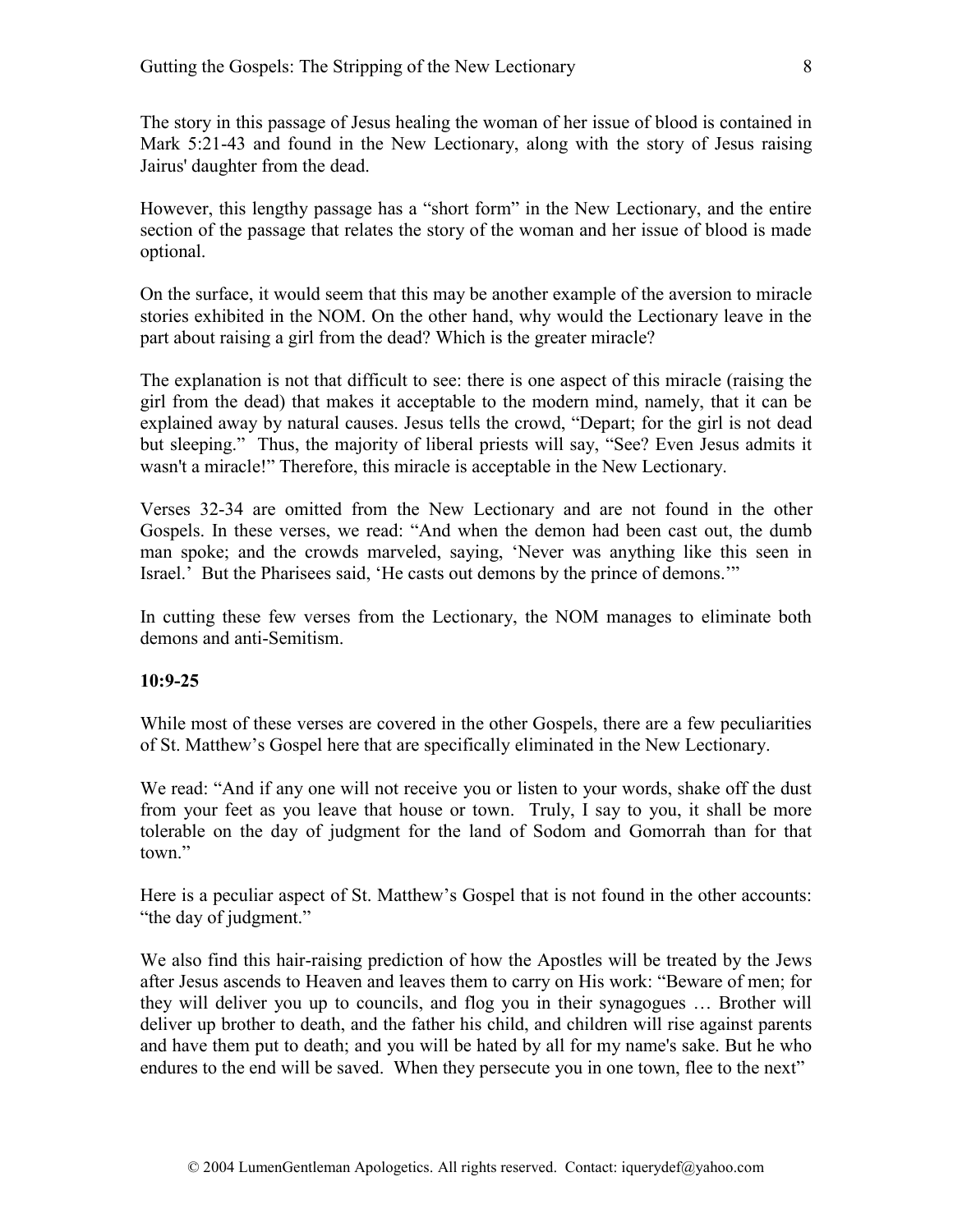This bit of anti-Semitism could certainly not be left in the new, politically-correct version of the readings, which knows nothing of Man's hostility to the Gospel message.

#### **10:34-36**

In this passage, we find a contradiction of what the NOM constantly portrays in its vision of "peace" with no hostility. Our Lord says: "Do not think that I have come to bring peace on earth; I have not come to bring peace, but a sword. For I have come to set a man against his father, and a daughter against her mother, and a daughter-in-law against her mother-in-law; and a man's foes will be those of his own household."

This image of Christ does not fit at all with the "Hippie Jesus" of the NOM, so the passage was simply left out.

#### **11:12-24**

This section of verses hardly needs any commentary. It is nothing less than one sustained condemnation of the Jews who rejected Jesus, from the lips of Our Lord Himself: "But to what shall I compare this generation? ... the Son of man came eating and drinking, and they say, 'Behold, a glutton and a drunkard, a friend of tax collectors and sinners!' … I tell you, it shall be more tolerable on the day of judgment for Tyre and Sidon than for you … You shall be brought down to Hades … I tell you that it shall be more tolerable on the day of judgment for the land of Sodom than for you."

Note that this is the second time a reference to Sodom has been eliminated. Could it be that the New Lectionary does not wish to remind the readers of the sin of sodomy, which takes its name from the city of Sodom?

#### **12:1-50**

Once again, we find a case of selective editing. Most of these verses are covered under St. Mark's Gospel, with a few notable exceptions.

We find that this text is missing entirely: "Then [Jesus] said to the man, 'Stretch out your hand.' And the man stretched it out, and it was restored, whole like the other. But the Pharisees went out and took counsel against him, how to destroy him." As usual, the confrontation between Jesus and the Pharisees is eliminated from the readings.

We read later in the text: "Then some of the scribes and Pharisees said to him, 'Teacher, we wish to see a sign from you.' But he answered them, 'An evil and adulterous generation seeks for a sign; but no sign shall be given to it except the sign of the prophet Jonah. For as Jonah was three days and three nights in the belly of the whale, so will the Son of man be three days and three nights in the heart of the earth. The men of Nineveh will arise at the judgment with this generation and condemn it; for they repented at the preaching of Jonah, and behold, something greater than Jonah is here.'"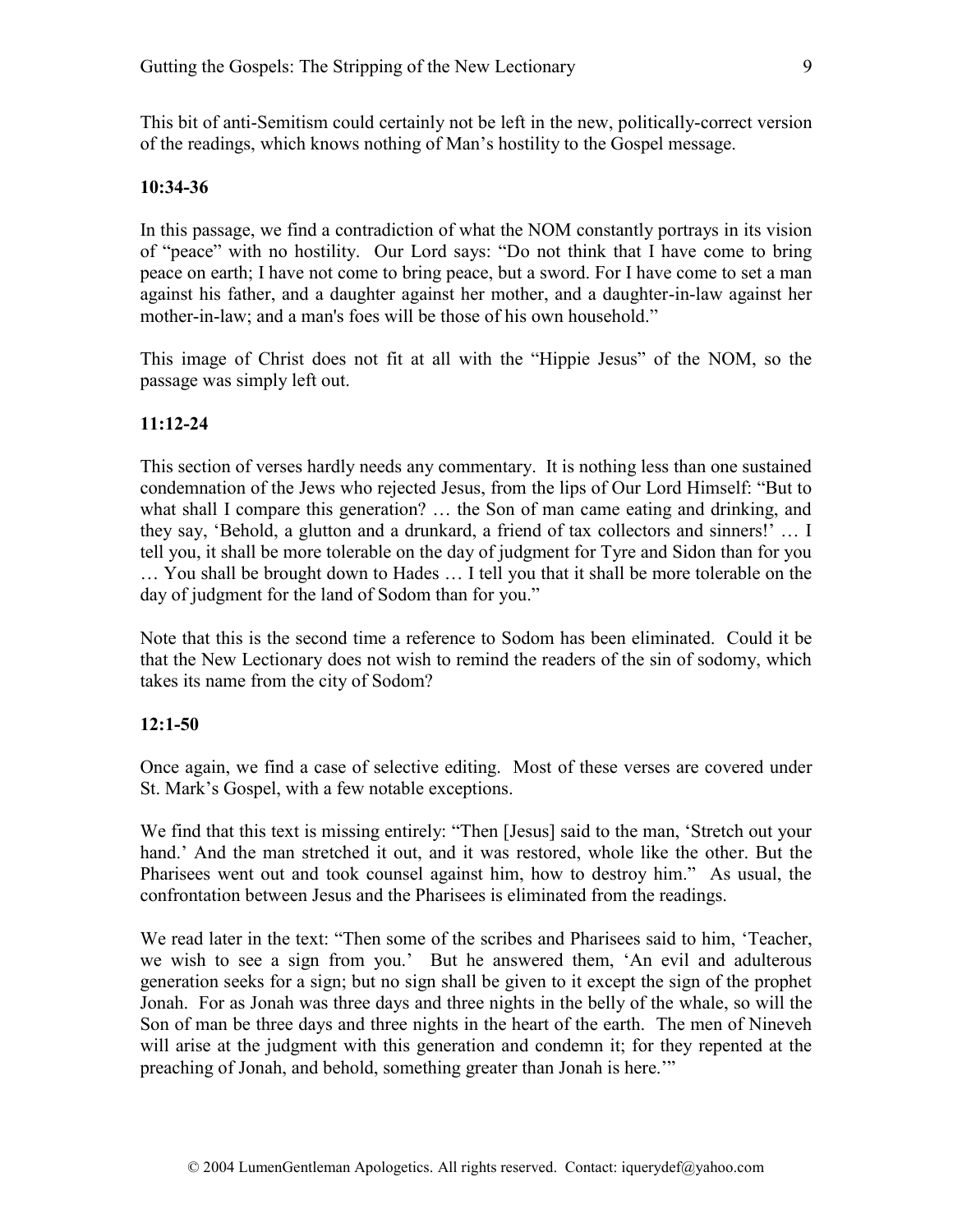Besides the fact that Our Lord calls the Pharisees an "evil and adulterous generation" which will be condemned, there is also the problem of His reference to "the prophet Jonah," "the belly of the whale," and the "men of Ninevah." Most liberal priests deny that the story of Jonah is anything more than a fairy-tale, but these words from Jesus very much lend credibility to the historicity of that Old Testament book.

# **16:1-12**

This section from St. Matthew's Gospel also proves to be a prime candidate for the chopping block: "And the Pharisees and Sadducees came, and to test him they asked him to show them a sign from heaven. He answered them … 'An evil and adulterous generation seeks for a sign, but no sign shall be given to it except the sign of Jonah' … Jesus said to [His disciples], 'Take heed and beware of the leaven of the Pharisees and Sadducees' … they understood that he did not tell them to beware of the leaven of bread, but of the teaching of the Pharisees and Sadducees."

More anti-Semitism and hostility between Jesus and the Jewish leaders.

# **16:28**

This single verse is truly an oddity. It is repeated in the Gospels of Ss. Mark and Luke, and it has likewise been deleted from those accounts. Why such animosity for this one verse? It says, "Truly, I say to you, there are some standing here who will not taste death before they see the Son of man coming in his kingdom."

This was stricken from the Gospel records because liberal priests insist that Jesus was speaking literally here of the Second Coming, and that He was mistaken and confused as to when that Second Coming would be.

# **17:10-27**

The healing of an epileptic and demon-possessed boy is contained in this set of verses, and is removed from the Lectionary because, as mentioned before, liberal priests like to claim that epilepsy was what the under-educated first century Christians and Jews mistook for "demon-possession." This passage presents a problem for them, because St. Matthew identifies them as two distinct afflictions and says this young boy suffered from both.

Additionally, in these verses, Jesus calls the Jews a "wicked and perverse generation" again, demonstrating again His rampant anti-Semitism.

Verses 24-27, the story of St. Peter going out, at Jesus' command, to catch the fish with coins in its mouth and pay the temple tax using those coins, are also stricken from the Lectionary. The NOM goes out of its way to avoid the miraculous.

**20:17-34**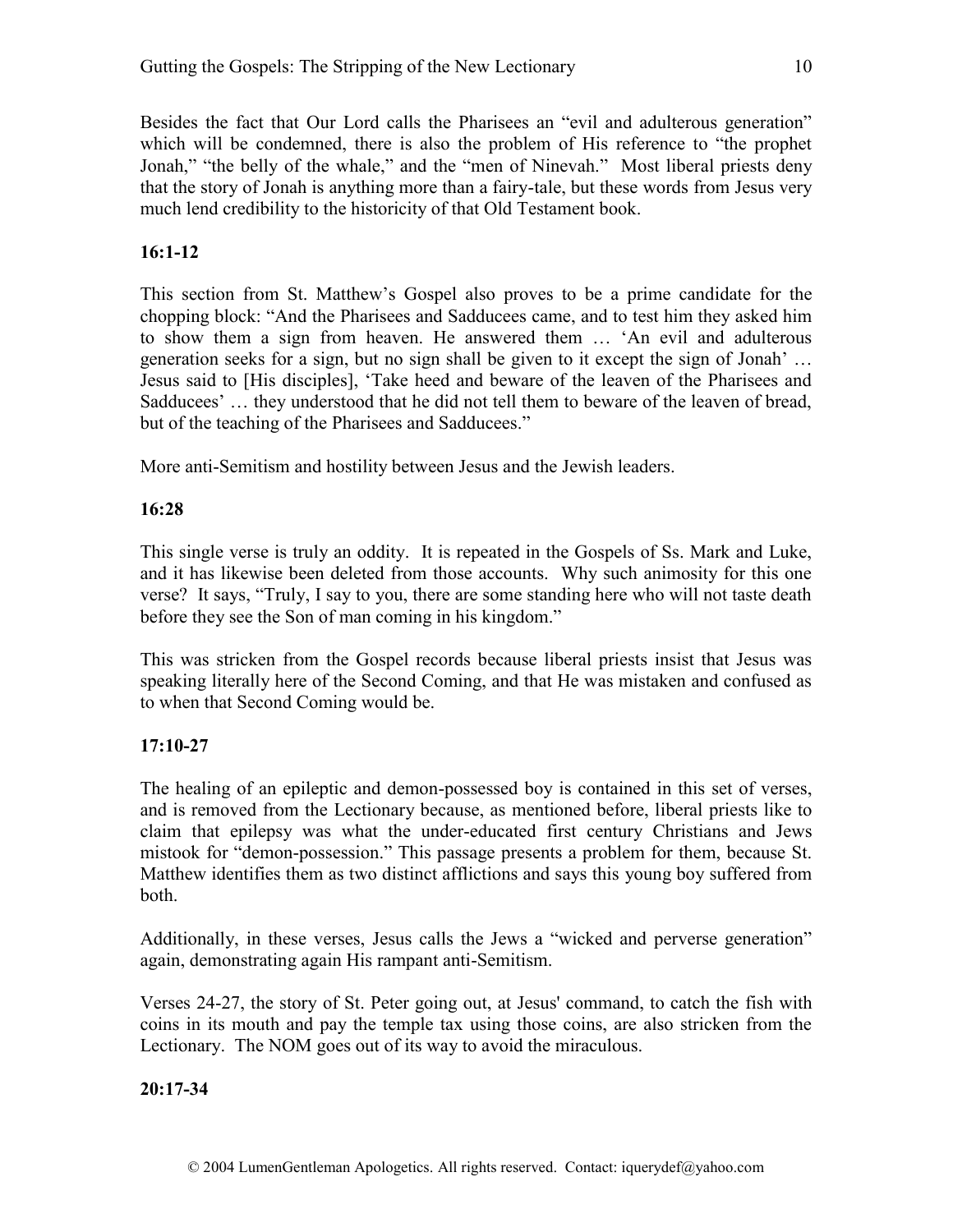In these verses, we are again confronted with anti-Semitism: "And as Jesus was going up to Jerusalem, he took the twelve disciples aside, and on the way he said to them, 'Behold, we are going up to Jerusalem; and the Son of man will be delivered to the chief priests and scribes, and they will condemn him to death, and deliver him to the Gentiles to be mocked and scourged and crucified.'"

# **21:12-27**

This passage contains a few controversial judgments of Jesus against the Jews and the Old Covenant. It has become popular in the modern Church to suggest that the Jews still have a saving covenant with God, but Jesus' actions and words in these verses suggest otherwise.

The first thing we find is that Jesus refused to stay in the city of Jerusalem, an implicit judgment against the city: "And leaving [the Pharisees], he went out of the city to Bethany and lodged there."

The next thing we read is, "In the morning, as he was returning to the city, he was hungry. And seeing a fig tree by the wayside he went to it, and found nothing on it but leaves only. And he said to it, 'May no fruit ever come from you again!' And the fig tree withered at once." This, too, is an implied judgment against Jerusalem and the barrenness of the Old Covenant.

When His disciples marvel at this miracle, Jesus' response is this: "Truly, I say to you, if you have faith and never doubt, you will not only do what has been done to the fig tree, but even if you say to this mountain, 'Be taken up and cast into the sea,' it will be done.'" The reference to "this mountain" is, of course, a reference to Mount Zion and the Jerusalem Temple, which Jesus here indicates will soon be destroyed.

#### **23:13-39**

Anyone who is familiar with the Gospel accounts will immediately recognize why this large section of Matthew 23 was deleted. It reads, in part: "But woe to you, scribes and Pharisees, hypocrites! … you shut the kingdom of heaven against men; for you neither enter yourselves, nor allow those who would enter to go in … you traverse sea and land to make a single proselyte, and when he becomes a proselyte, you make him twice as much a child of hell as yourselves … You blind guides, straining out a gnat and swallowing a camel! … you are like whitewashed tombs, which outwardly appear beautiful, but within they are full of dead men's bones and all uncleanness. So you also outwardly appear righteous to men, but within you are full of hypocrisy and iniquity … You serpents, you brood of vipers, how are you to escape being sentenced to hell? Therefore I send you prophets and wise men and scribes, some of whom you will kill and crucify, and some you will scourge in your synagogues and persecute from town to town, that upon you may come all the righteous blood shed on earth, from the blood of innocent Abel to the blood of Zechariah the son of Barachiah, whom you murdered between the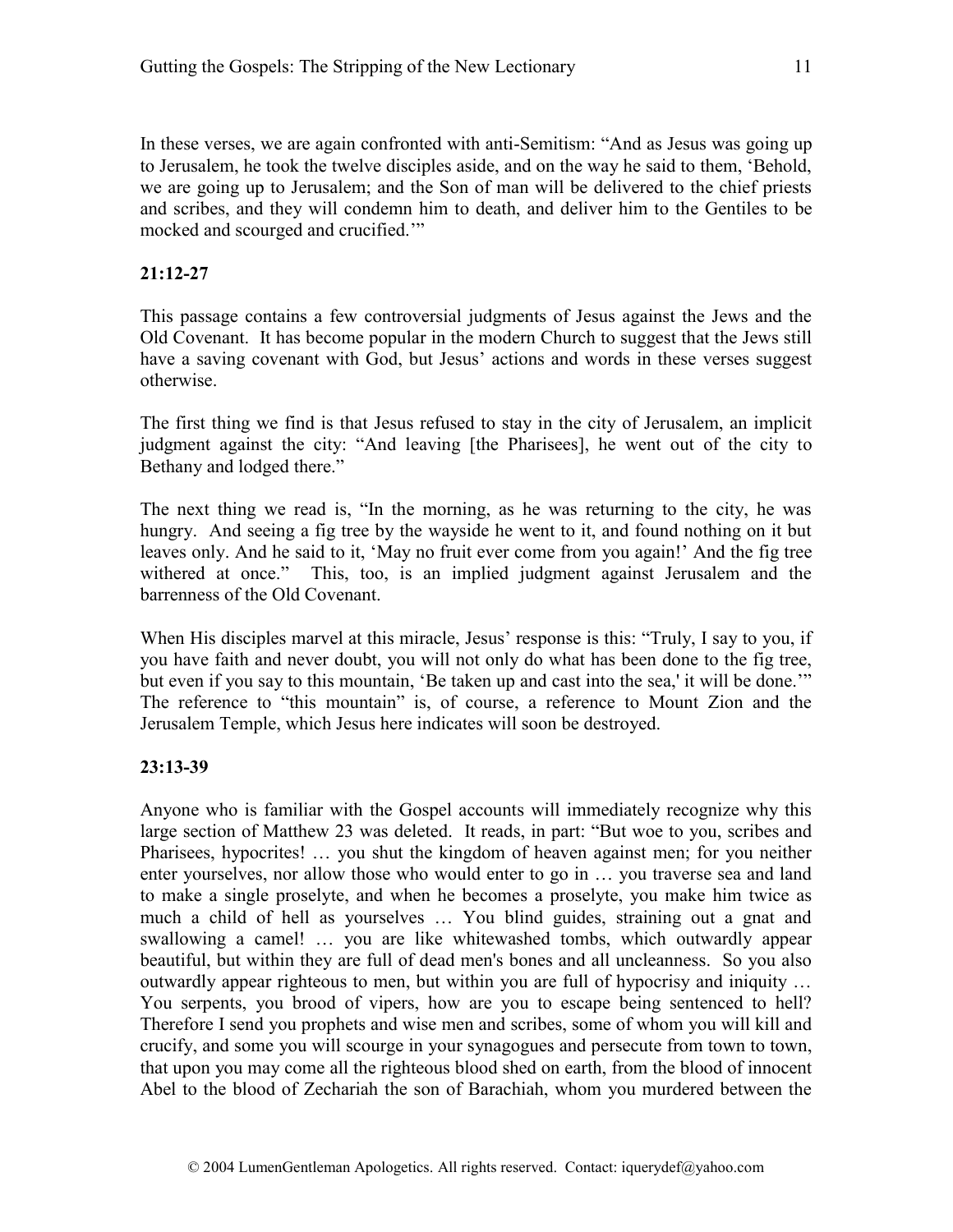sanctuary and the altar. Truly, I say to you, all this will come upon this generation. O Jerusalem, Jerusalem, killing the prophets and stoning those who are sent to you! How often would I have gathered your children together as a hen gathers her brood under her wings, and you would not! Behold, your house is forsaken and desolate."

This kind of intense conflict between Jesus and the Pharisees, along with the harsh judgments He pronounces against them, is hard to reconcile with the modern Church-Jew inter-religious relations.

# **25:16-18 and 25:22-30**

This is, perhaps, the most blatant example of the sanitizing of the Gospels which we are examining. Matt. 25 contains the parable of the three servants who were entrusted with talents (that is, money) by their master while he went away on a journey. If you remember your bible stories, you'll recall that two of the three servants labored to increase the talents they were given, while the third servant did nothing but bury his talents.

Not in the New Lectionary. After the servants are given the talents, the Lectionary omits this: "He who had received the five talents went at once and traded with them; and he made five talents more. So also, he who had the two talents made two talents more. But he who had received the one talent went and dug in the ground and hid his master's money."

The story then continues and ends with the master heaping praise upon one of the faithful servants: "Well done, good and faithful servant; you have been faithful over a little, I will set you over much; enter into the joy of your master."

It entirely omits the ending of the story, wherein the lazy servant is chastised: "You wicked and slothful servant … you ought to have invested my money with the bankers, and at my coming I should have received what was my own with interest. So take the talent from him, and give it to him who has the ten talents. For to every one who has will more be given, and he will have abundance; but from him who has not, even what he has will be taken away. And cast the worthless servant into the outer darkness; there men will weep and gnash their teeth."

# **26:47-68 and 27:1-10**

The account of the Passion of Christ has been heavily altered, and much of it has been made optional in the New Lectionary. We find that any suggestion of Jewish involvement in the crucifixion has been removed: "While he was still speaking, Judas came, one of the twelve, and with him a great crowd with swords and clubs, from the chief priests and the elders of the people … Now the chief priests and the whole council sought false testimony against Jesus that they might put him to death … When morning came, all the chief priests and the elders of the people took counsel against Jesus to put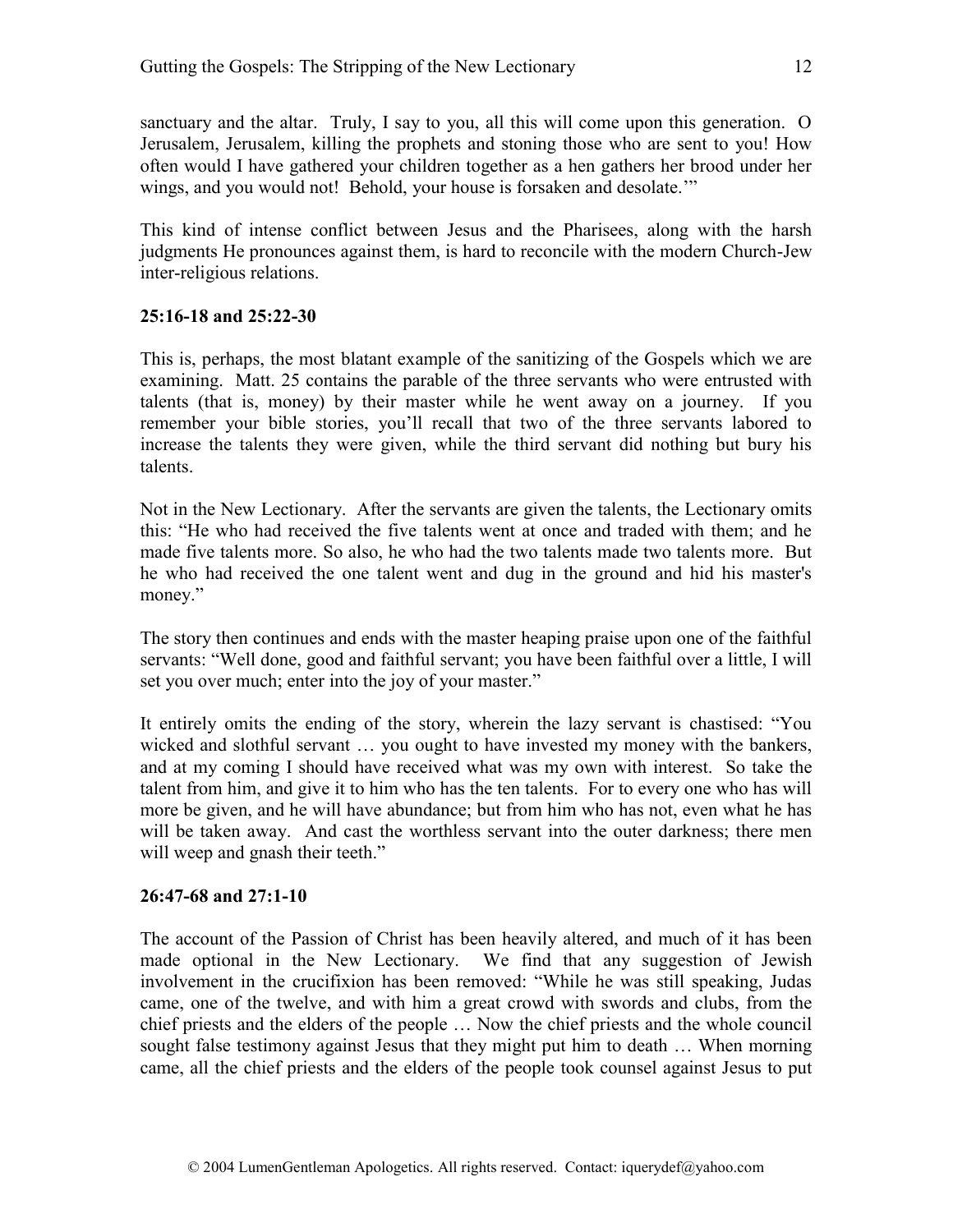him to death; and they bound him and led him away and delivered him to Pilate the governor."

The most controversial passage, in which the Jews cry out "let his blood be upon us and on our children," now simply reads that the "crowd" made this damning statement. There is no suggestion that it was a Jewish crowd.

Finally, as is the case in all of the Gospels, the story of Judas is missing: "Judas, his betrayer, saw that he was condemned, he repented and brought back the thirty pieces of silver to the chief priests and the elders, saying, 'I have sinned in betraying innocent blood.' They said, 'What is that to us? See to it yourself.' And throwing down the pieces of silver in the temple, he departed; and he went and hanged himself."

In promoting the liberal theology of universal salvation and the emptiness of Hell, liberal priests have to avoid the subject of Judas, who is clearly condemned to Hell by Our Lord in Sacred Scripture. Thus, as we move through the Gospels, any trace of Our Lord's condemnations of Judas as a "son of perdition," Judas' betrayal of Christ, and his shameful death have been carefully expunged from the Lectionary.

# **28:11-15**

We end our examination of St. Matthew's Gospel with this startling omission from the Resurrection account: "While they were going, behold, some of the guard went into the city and told the chief priests all that had taken place. And when they had assembled with the elders and taken counsel, they gave a sum of money to the soldiers and said, 'Tell people, "His disciples came by night and stole him away while we were asleep." And if this comes to the governor's ears, we will satisfy him and keep you out of trouble.' So they took the money and did as they were directed; and this story has been spread among the Jews to this day."

Clearly, this is another case of anti-Semitism that cannot be embraced by the modern Church, and so these verses were left out.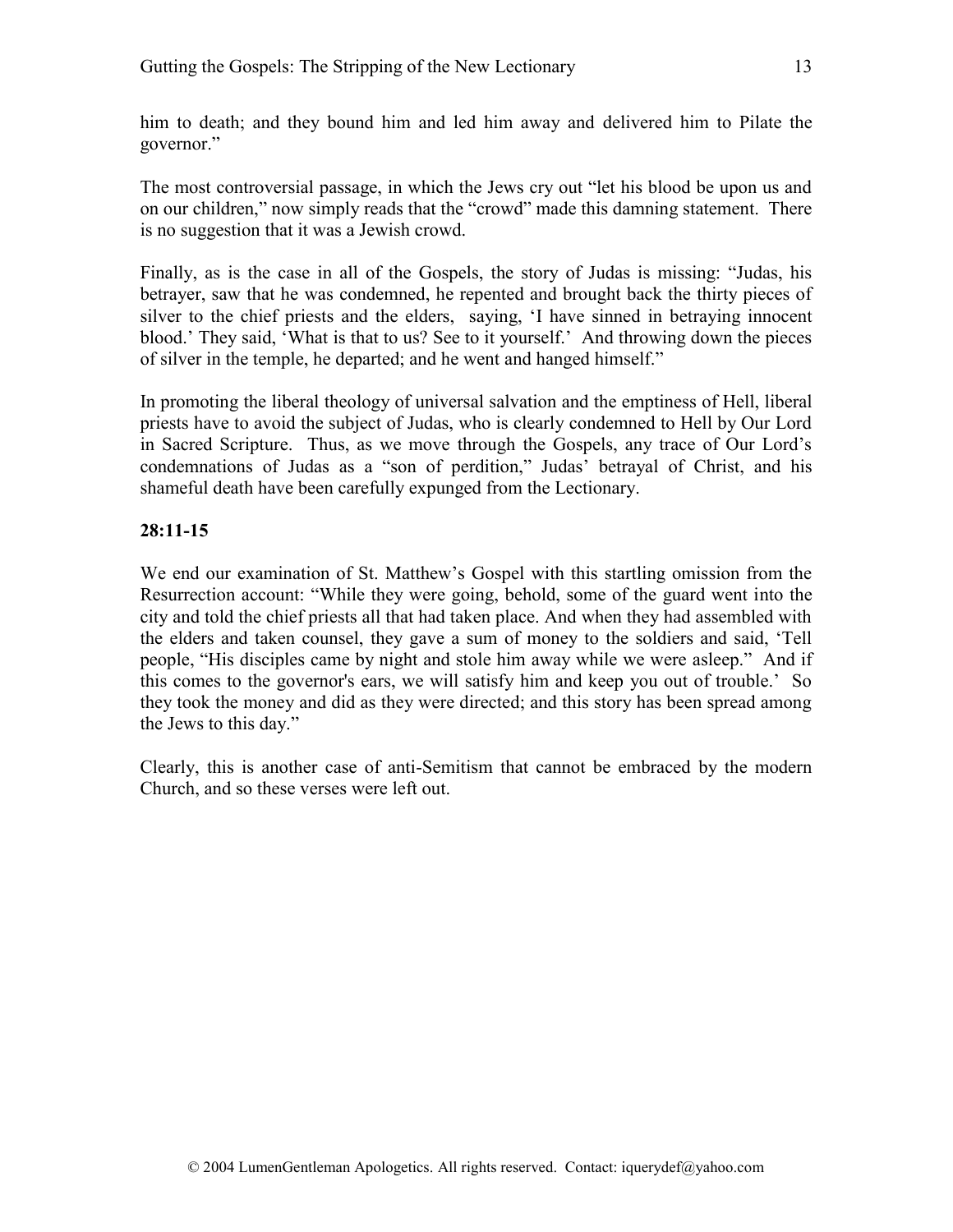#### **Messing with St. Mark**

#### **3:7-19**

This passage contains a brief description of the beginning of Jesus' ministry, but it also contains two rather offensive details that earned it the honor of being left out of the Lectionary: "[Jesus] had healed many, so that all who had diseases pressed upon him to touch him. And whenever the unclean spirits beheld him, they fell down before him and cried out, 'You are the Son of God.' As usual, any hint of the miraculous and/or the existence of demon spirits is not included in the readings.

#### **4:1-25**

The parable of the sower and the seed is missing from St. Mark's Gospel, but it is covered in the Lectionary under the reading from Matt. 13:1-23. However, there is once again a shorter and longer form given, and when we look to see what is omitted in the short form, we find the following: "And when he was alone, those who were about him with the twelve asked him concerning the parables." The passage then goes on with the words of Our Lord, giving the explanation of the parable's meaning.

It is interesting that the Lectionary would actually put before the eyes of the faithful the parable of the sower and the seed, but would deprive them (if the priest chooses the short form) of Our Lord's Divine explanation of the parable! Perhaps the reason can be found in this, that as He explains it to His disciples, He also condemns His Jewish audience by saying, "To you has been given the secret of the kingdom of God, but for those outside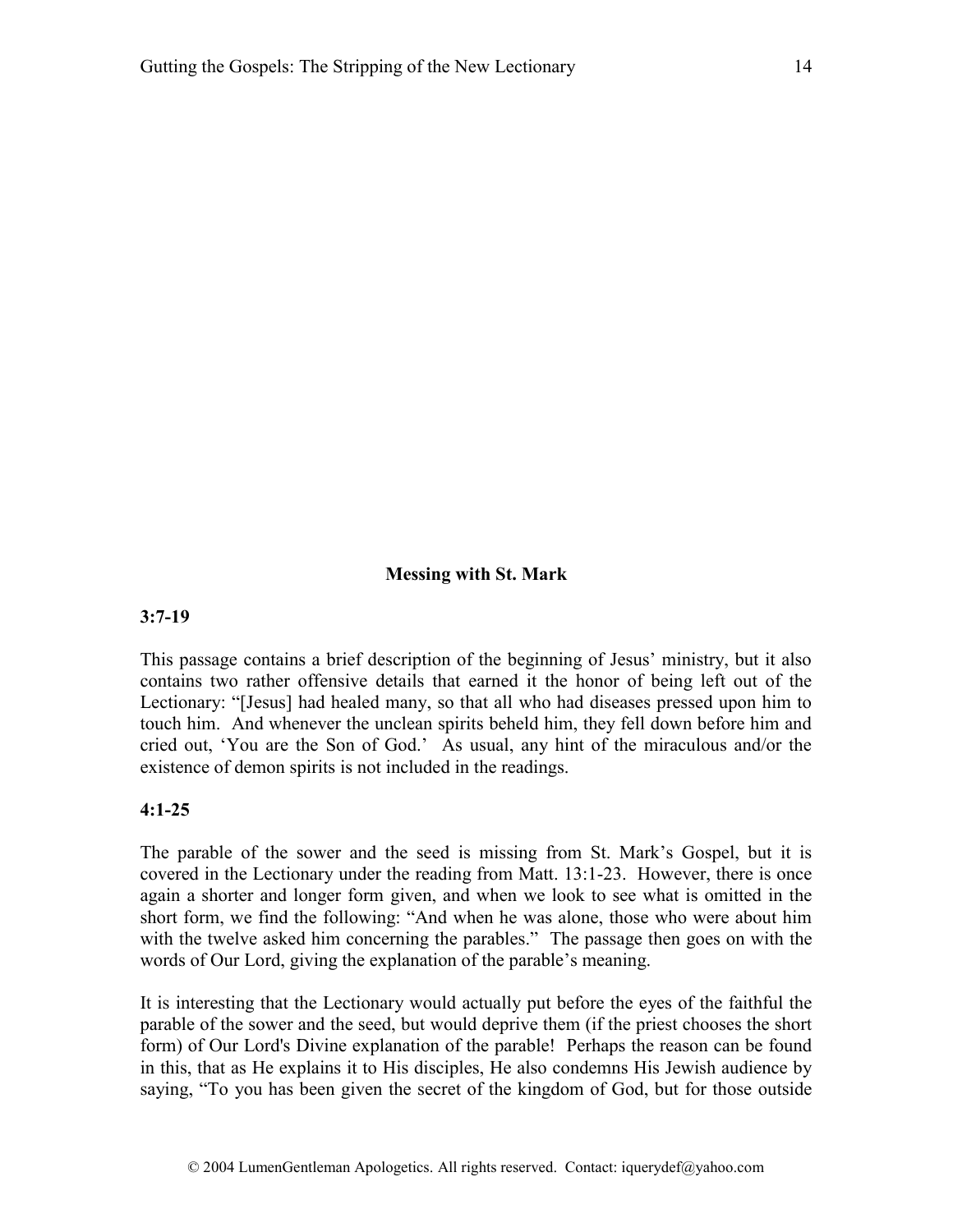everything is in parables; so that they may indeed see but not perceive, and may indeed hear but not understand; lest they should turn again, and be forgiven."

Of course, the reason for omitting the explanation of the parable may also be that, in this explanation, Our Lord speaks of "tribulation" and "persecution" for the Christian, and the "cares of the world, and the delight in riches" that may "enter in and choke the word."

# **5:1-20**

The story of Jesus casting out the unclean spirits from the demoniac was also removed from St. Matthew's Gospel. These verses remind us why: "And Jesus asked him, 'What is your name?' He replied, 'My name is Legion; for we are many.' And he begged him eagerly not to send them out of the country. Now a great herd of swine was feeding there on the hillside; and they begged him, 'Send us to the swine, let us enter them.' So he gave them leave. And the unclean spirits came out, and entered the swine; and the herd, numbering about two thousand, rushed down the steep bank into the sea, and were drowned in the sea." While we may speculate whether the truly offensive content here is the talking demons or the cruelty to animals, the fact remains that this story has been cut from of the Lectionary.

# **5:25-34**

Again, the story of the woman whom Jesus healed from a 12-year hemorrhage is quietly stripped away from the readings. St. Mark's account is particularly offensive, because he makes it clear that no natural causes were able to help this woman. He tells us she "had suffered much under many physicians, and had spent all that she had, and was no better but rather grew worse."

The story further records that the healing was truly the result of miraculous and divine power: "And Jesus, perceiving in himself that power had gone forth from him, immediately turned about in the crowd, and said, 'Who touched my garments?'" Notice that St. Mark says Jesus actually felt power go out from Him. No liberal priest with any self-respect would give voice to such sentiments.

# **6:35-56**

This is the first of two accounts in St. Mark wherein Our Lord feeds a large multitude with only a few loaves and some fish, and then walks on the water. In the first account, Jesus feeds 5,000, and in the second account, He feeds 4,000. The former is found in the Lectionary under St. Matthew's Gospel, but the latter account has been removed completely.

What is also included in this account, which is excluded from the Lectionary entirely, is the fact that Our Lord performed many miracles of healing at Gennesaret. I can only imagine that it was because of the "superstitious" nature of this account that it was deleted: "And wherever he came, in villages, cities, or country, they laid the sick in the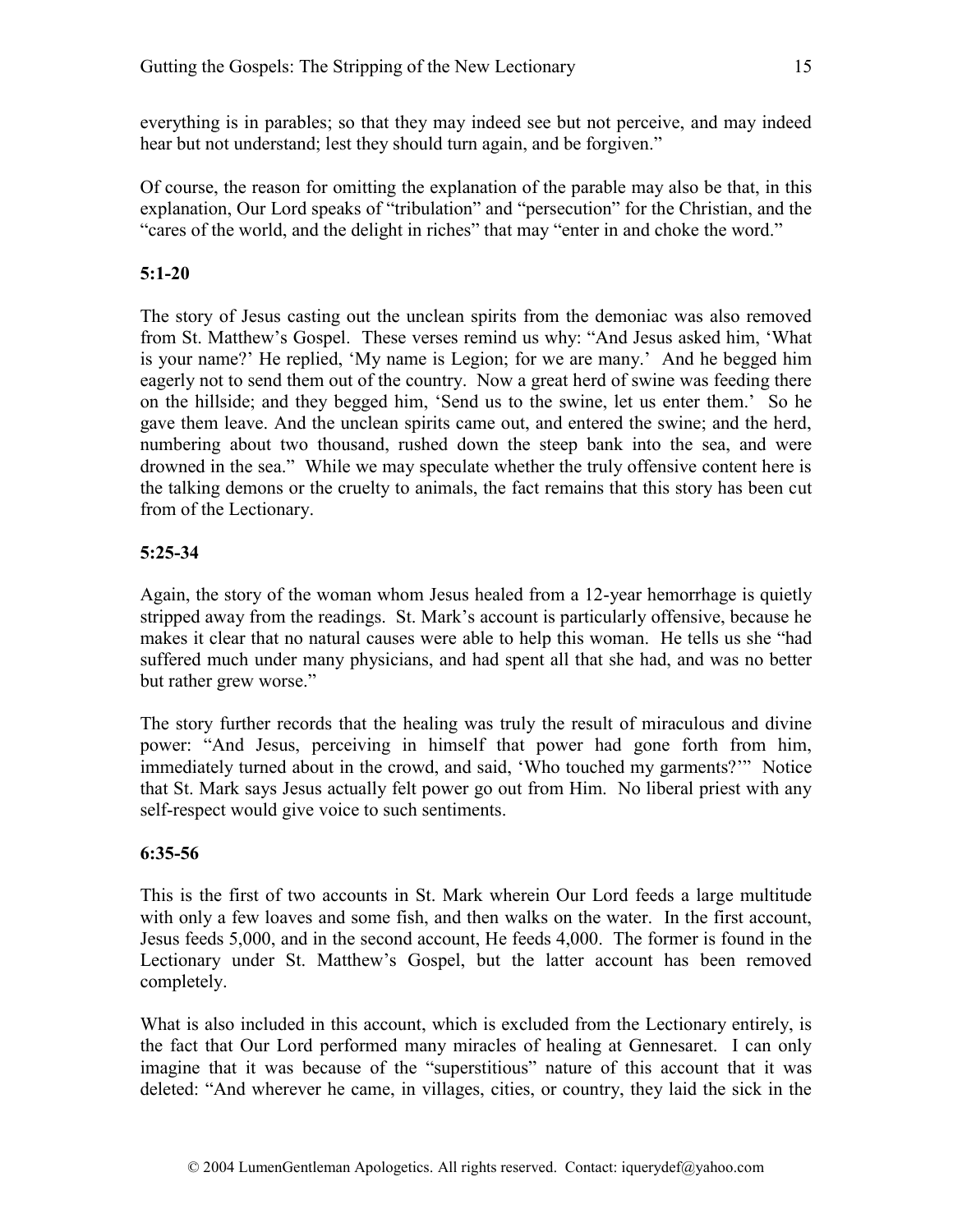market places, and besought him that they might touch even the fringe of his garment; and as many as touched it were made well."

#### **7:9-13**

In this passage, we find yet another instance of Jesus' continuing confrontation with the Jewish leaders: "And he said to them, 'You have a fine way of rejecting the commandment of God, in order to keep your tradition … thus making void the word of God through your tradition which you hand on. And many such things you do.'"

#### **8:1-26**

This is the second account of Jesus' miraculous feeding of the multitudes. This account was stricken from the record because Jesus again takes the opportunity to say, "Take heed, beware of the leaven of the Pharisees and the leaven of Herod."

We may only speculate why the Lectionary would include the miracle of feeding the 5,000 (as it is included in St. Matthew's Gospel), but would not include the feeding of the 4,000. I might suggest that the reason lies in the fact that many liberal priests believe that the feeding of the multitude only happened once, not twice, at St. Mark records it.

#### **8:36-38**

Mark 8:27-35 is included in the Lectionary, but this passage warrants a special examination, because it omits the conclusion of Jesus' discourse contained in 36-38. Up until this point, Our Lord had been saying that one must "lay down his life" if he wished to save it, but He had not - until verse 38 - drawn the contrast between gaining "the whole world" and losing "his life."

What is more interesting is that the Lectionary translation translates the word "soul" as "life." The traditional reading of the passage, taken from the Douay-Rheims, would read as follows:

"For what shall it profit a man, if he gain the whole world and suffer the loss of his soul? Or what shall a man give in exchange for his soul?"

Verse 38 is stricken from the Lectionary for another reason as well, most likely because Our Lord refers to the Jews of His day as "this adulterous and sinful generation."

# **9:1**

As noted before, this passage, which simply reads, "And he said to them, 'Truly, I say to you, there are some standing here who will not taste death before they see that the kingdom of God has come with power,'" was most likely left out because liberal priests believe that Jesus was mistaken about when His Second Coming would take place.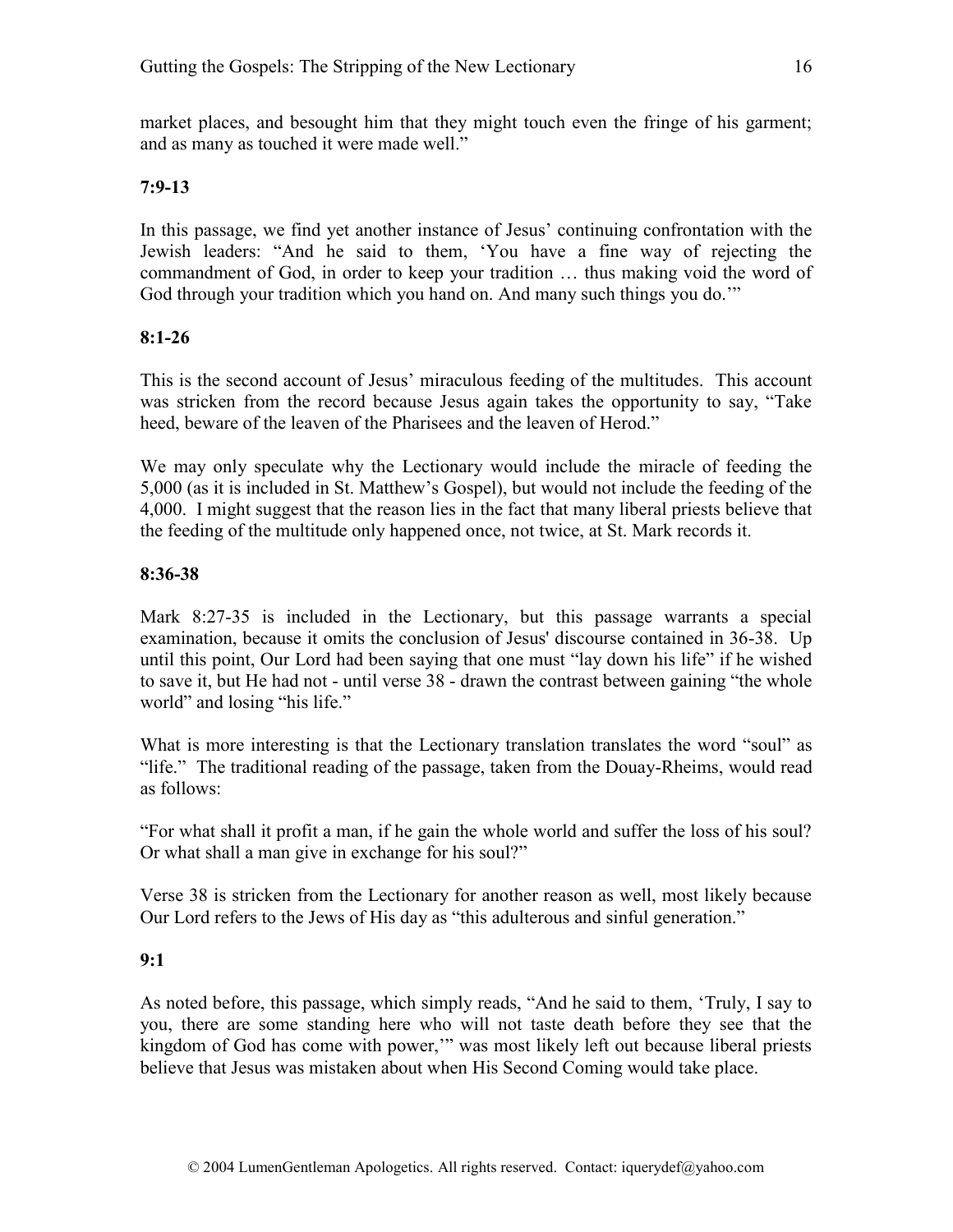# **9:20-29**

Here we come across yet another example of the revolutionaries' aversion to the miraculous. In this passage, Jesus casts out a demon that His disciples were unsuccessful in casting out. When they ask Him why they could not cast out the demon, Jesus says, "This kind cannot be driven out by anything but prayer and fasting."

In the modern mind, fasting has no power to effect spiritual good.

# **10:13-16**

As the crowds of people begin to bring their children to Jesus, the disciples rebuke them. Jesus, however, tells them, "Let the children come to me, do not hinder them; for to such belongs the kingdom of God."

Why would such a lovely verse about innocent children be deleted? Perhaps because of Jesus' concluding remarks: "Truly, I say to you, whoever does not receive the kingdom of God like a child shall not enter it."

# **11:11-33**

This section of verses contains a repeat of what we saw in St. Matthew's Gospel: "On the following day, when they came from Bethany, he was hungry. And seeing in the distance a fig tree in leaf, he went to see if he could find anything on it. When he came to it, he found nothing but leaves, for it was not the season for figs. And he said to it, 'May no one ever eat fruit from you again.'" As mentioned before, this is an implicit condemnation of Jerusalem and the Old Covenant.

The above passage also includes this account: "And he entered the temple and began to drive out those who sold and those who bought in the temple, and he overturned the tables of the money-changers and the seats of those who sold pigeons; and he would not allow any one to carry anything through the temple."

Obviously, the liberal portrait of the mild and gentle Jesus, who loves everyone and condemns no one, is incompatible with the Jesus shown to us by these verses, since here we see Jesus becoming angry with the Jews of the temple, and violently driving them out of the temple courts.

Later in this passage we also find the politically-incorrect statement that, "the chief priests and the scribes heard it and sought a way to destroy him."

# **12:1-27**

In this rather lengthy set of verses we find the parable of the vineyard and the tenants, Our Lord's teaching on paying taxes, and the question of marriage in the resurrection.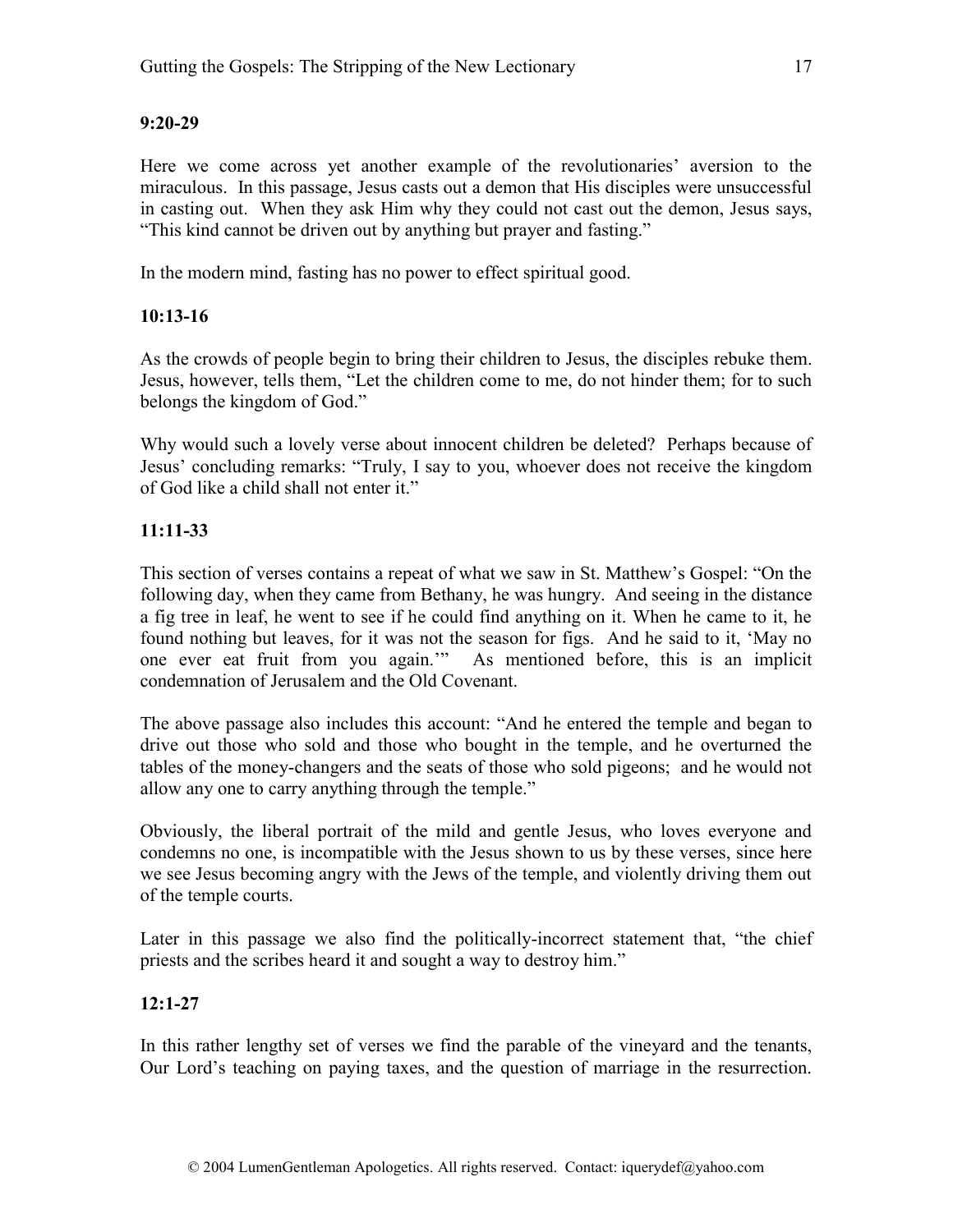Much of this is included in the Lectionary under the other Gospels, but a few key elements are left out.

In the parable, the passage is deleted which tells us that the Jewish leaders "they tried to arrest him, but feared the multitude, for they perceived that he had told the parable against them; so they left him and went away."

When the Sadducees test Our Lord with the question of marriage at the resurrection, this passage is removed: "Jesus said to them, 'Is not this why you are wrong, that you know neither the scriptures nor the power of God?'"

Likewise, this italicized section has also been excised: "He is not God of the dead, but of the living; *you are quite wrong*."

Apparently we can't have Jesus doing something non-ecumenical, like telling the Jewish leaders that they don't understand Scripture, and that their opinions are "wrong."

#### **12:38-40**

This excised passage hardly needs any commentary as to why it was removed: "Beware of the scribes, who like to go about in long robes, and to have salutations in the market places and the best seats in the synagogues and the places of honor at feasts, who devour widows' houses and for a pretense make long prayers. They will receive the greater condemnation."

Such sentiments don't make for good Jewish relations.

# **12:41-44**

Holy poverty and contributing to the support of the Church are both given the heave-ho in this short passage: "And a poor widow came, and put in two copper coins … And he called his disciples to him, and said to them, 'Truly, I say to you, this poor widow has put in more than all those who are contributing to the treasury. For they all contributed out of their abundance; but she out of her poverty has put in everything she had, her whole living."

# **14:1-11**

Portions of this passage are found in the other Gospel readings, but the usual suspects have been carefully removed, such as, "And the chief priests and the scribes were seeking how to arrest him by stealth, and kill him."

Also removed is this verse, which speaks of Judas' traitorous role: "Then Judas Iscariot, who was one of the twelve, went to the chief priests in order to betray him to them. And when they heard it they were glad, and promised to give him money. And he sought an opportunity to betray him."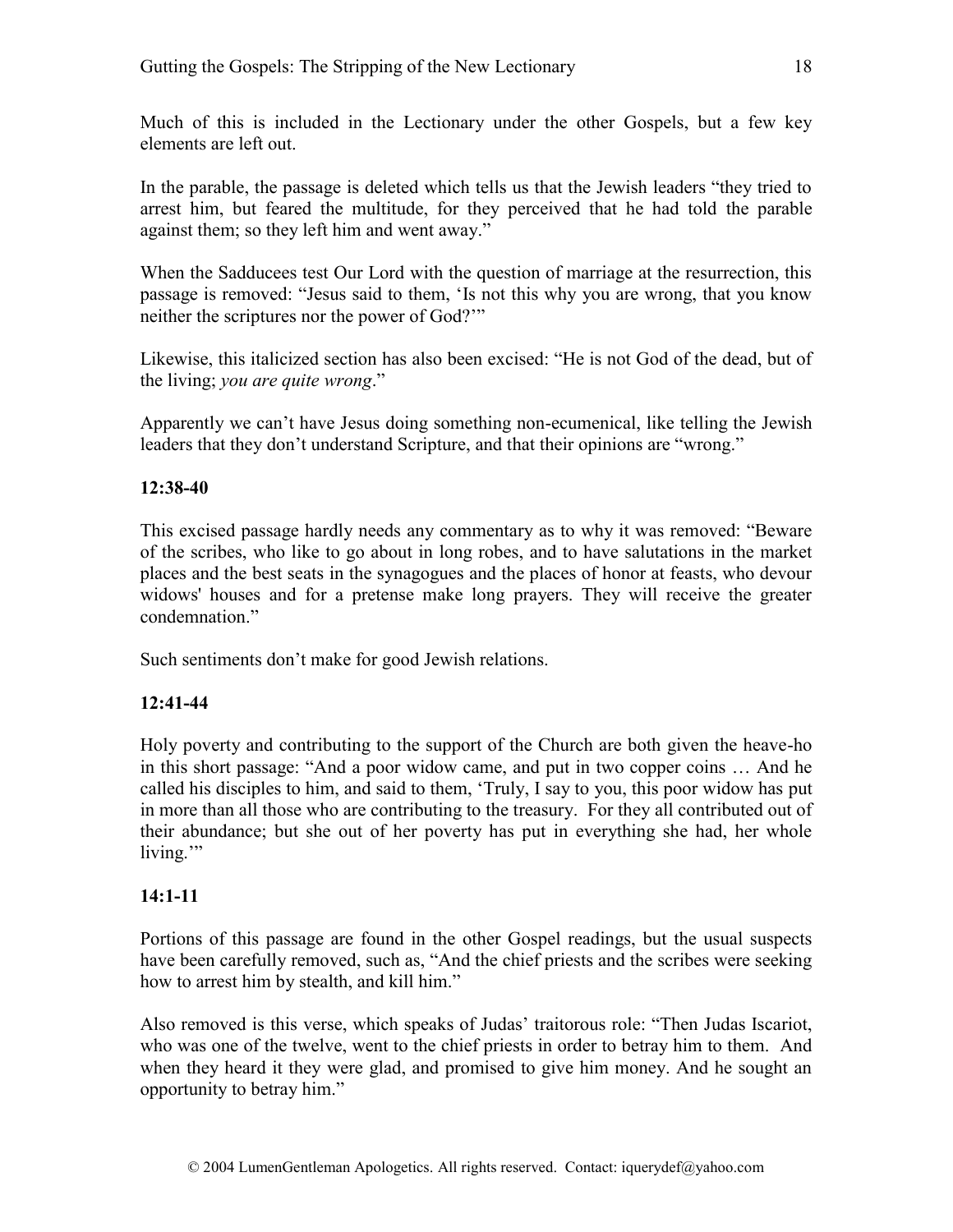# **14:17-21**

Here again, the wicked act of Judas is carefully expunged from the readings, lest anyone remember Judas' fate and think that Hell might actually have a few souls in it: "And as they were at table eating, Jesus said, 'Truly, I say to you, one of you will betray me, one who is eating with me ... It is one of the twelve, one who is dipping bread into the dish with me. For the Son of man goes as it is written of him, but woe to that man by whom the Son of man is betrayed! It would have been better for that man if he had not been born.'"

# **14:27-72**

All of these verses are part of the longer form of the Passion, and all of these verses may be licitly omitted from the reading if the presiding priest so chooses. Some of the obvious verses are these: "Judas came, one of the twelve, and with him a crowd with swords and clubs, from the chief priests and the scribes and the elders. Now the betrayer had given them a sign, saying, 'The one I shall kiss is the man; seize him and lead him away under guard,'" "And they led Jesus to the high priest; and all the chief priests and the elders and the scribes were assembled," and "the chief priests and the whole council sought testimony against Jesus to put him to death; but they found none. For many bore false witness against him."

#### **16:9-14**

As with St. Matthew's Gospel, so also St. Mark's account of the resurrection has been slightly altered to exclude these verses: "he appeared first to Mary Magdalene, from whom he had cast out seven demons," and "he appeared to the eleven themselves as they sat at table; and he upbraided them for their unbelief and hardness of heart, because they had not believed those who saw him after he had risen."

In the modern church, there are no demons, and there is no such thing as being chastised for unbelief and lack of faith.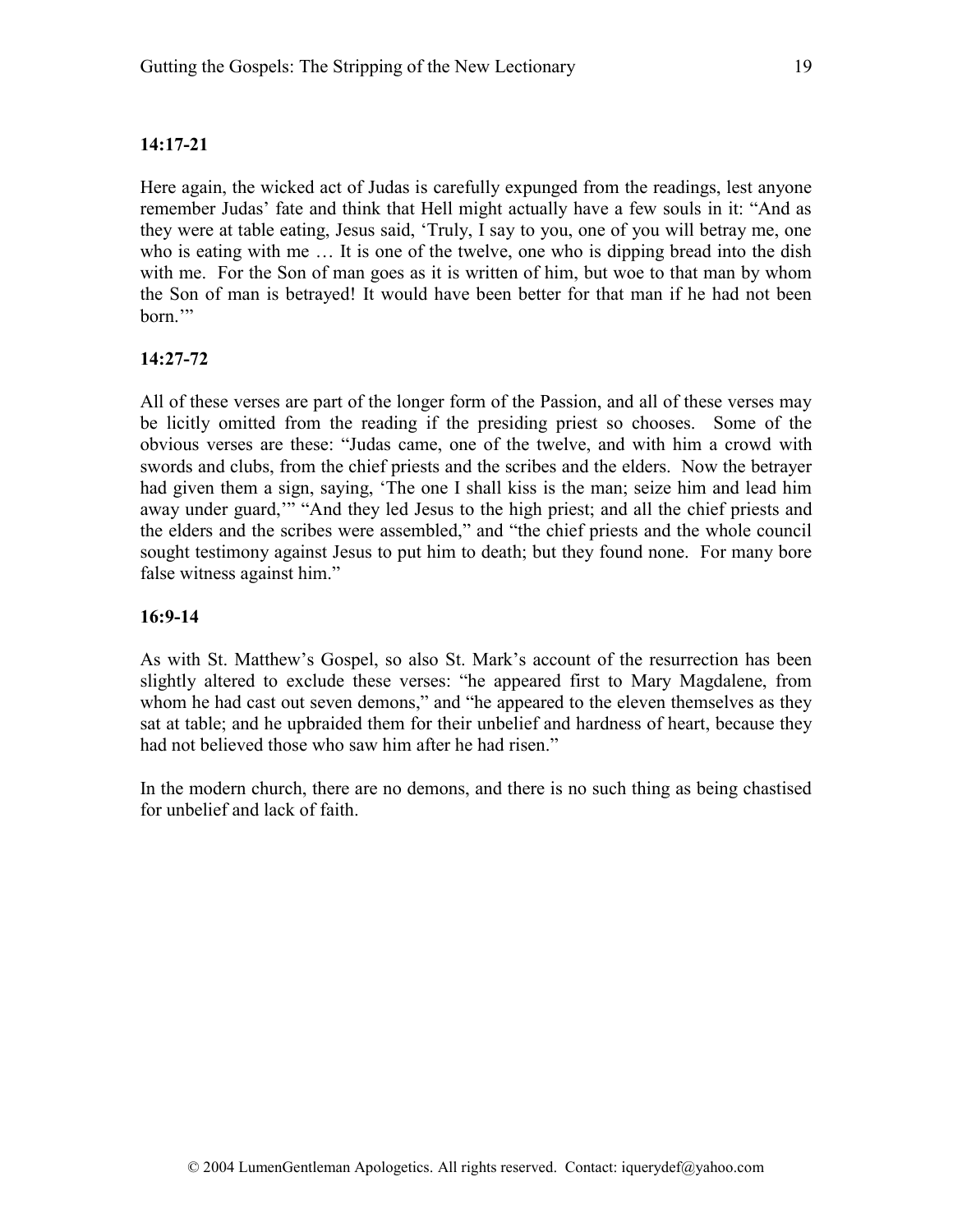#### **Laundering St. Luke**

#### **6:1-16**

Much of this section of St. Luke's Gospel is included in the readings for St. Mark's Gospel, but as usual, some rather notable exclusions can be noted.

The account of Jesus healing a man with a withered hand has been left out, partially because it is a passage that attests to Jesus' miraculous power, but mostly because "the scribes and the Pharisees watched him, to see whether he would heal on the sabbath, so that they might find an accusation against him … they were filled with fury and discussed with one another what they might do to Jesus."

Additionally, the story of Jesus calling the 12 disciples is left out, including the calling of "Judas Iscariot, who became a traitor."

#### **6:18-19**

As with St. Mark's Gospel, so with St. Luke's: the testimony to a miraculous power that actually flowed out of Jesus is done away with. We read: "and those who were troubled with unclean spirits were cured. And all the crowd sought to touch him, for power came forth from him and healed them all."

#### **8:1-56**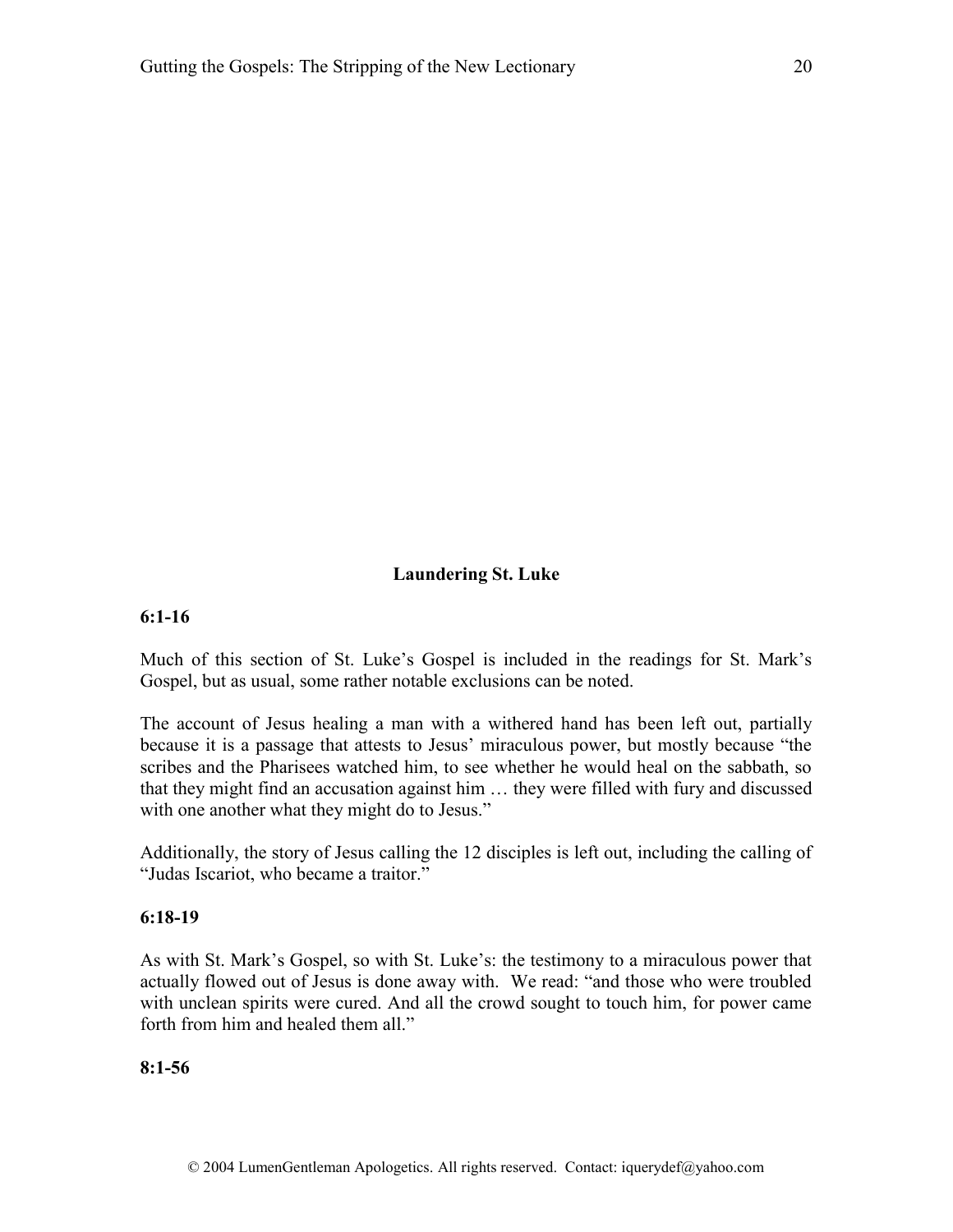The entirety of Luke 8 has been left out of the Lectionary, along with the parable of the sower, the healing of the man possessed by a legion of demons, and the healing of the woman who suffered from a hemorrhage.

The parable of the sower, as mentioned before, includes such statements as, "the devil comes and takes away the word from their hearts, that they may not believe and be saved," and "as they go on their way they are choked by the cares and riches and pleasures of life, and their fruit does not mature."

The account of the healing of the woman emphasizes that "could not be healed by any one," and Jesus' words, "some one touched me; for I perceive that power has gone forth from me," thus proving that her healing was truly a supernatural miracle.

# **9:25-27**

This section of verses includes two troublesome sayings of Our Lord, also excised from the other Gospel accounts: "whoever is ashamed of me and of my words, of him will the Son of man be ashamed when he comes in his glory and the glory of the Father and of the holy angels. But I tell you truly, there are some standing here who will not taste death before they see the kingdom of God."

# **10:13-16**

This passage contains more judgments of Jesus against the Jews of His day: "it shall be more tolerable in the judgment for Tyre and Sidon than for you. And you, Capernaum, will you be exalted to heaven? You shall be brought down to Hades."

# **11:14-26**

We find in this passage a rather detailed teaching on demons and blasphemy, including the rather un-ecumenical statement that "he who is not with me is against me, and he who does not gather with me scatters."

We also hear Our Lord say, "when the unclean spirit has gone out of a man, he passes through waterless places seeking rest; and finding none he says, 'I will return to my house from which I came.' And when he comes he finds it swept and put in order. Then he goes and brings seven other spirits more evil than himself, and they enter and dwell there; and the last state of that man becomes worse than the first."

The modern mind does not like to be reminded of the possibility of damnation.

# **11:29-54**

The number of offensive statements in this long passage made it an obvious candidate for the chopping block.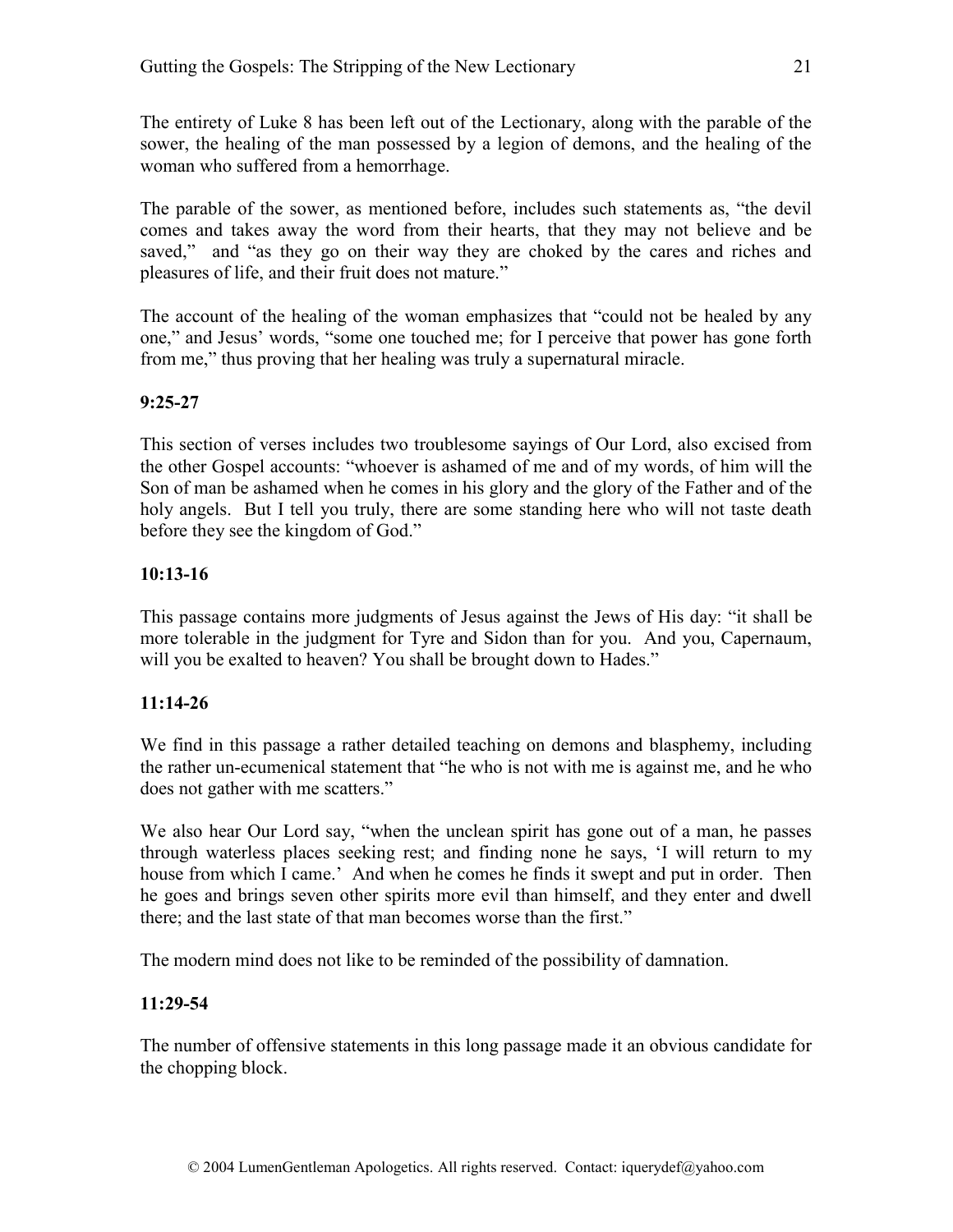We can begin with the words of Our Lord, noted earlier, giving historical credibility to the story of Jonah and a curse upon the faithless Jews: "This generation is an evil generation; it seeks a sign, but no sign shall be given to it except the sign of Jonah. For as Jonah became a sign to the men of Nineveh, so will the Son of man be to this generation … The men of Nineveh will arise at the judgment with this generation and condemn it; for they repented at the preaching of Jonah."

He follows this with the teaching that our eyes are the "lamp of the body," warning us, "be careful lest the light in you be darkness."

After this we are treated to another sustained condemnation of the Pharisees: "you Pharisees cleanse the outside of the cup and of the dish, but inside you are full of extortion and wickedness … you neglect justice and the love of God … the blood of all the prophets, shed from the foundation of the world, may be required of this generation … yes, I tell you, it shall be required of this generation."

Finally, we see more hostility on the part of the Pharisees: "the scribes and the Pharisees began to press him hard, and to provoke him to speak of many things, lying in wait for him, to catch at something he might say."

# **12:1-12**

The attack on the Pharisees continues in these verses, with Our Lord saying, "beware of the leaven of the Pharisees, which is hypocrisy."

This is followed by a reminder of the possibility of damnation: "I will warn you whom to fear: fear him who, after he has killed, has power to cast into hell; yes, I tell you, fear him!" Can you imagine hearing this at the NOM, followed by the acclamation, "Thanks" be to God?"

Our Lord continues by speaking of the unpardonable sin (not a favorite topic in the NOM): "he who blasphemes against the Holy Spirit will not be forgiven."

# **12:32-34**

This passage highlights the aversion of the NOM culture to teachings that emphasize the uselessness of worldly possessions. This same teaching was excluded from the other Gospels, but here in St. Luke it is even more specific and pronounced: "Sell your possessions, and give alms; provide yourselves with purses that do not grow old, with a treasure in the heavens that does not fail, where no thief approaches and no moth destroys."

# **12:41-48**

In these passages, Our Lord tells the parable of the master and the servants, reminding us once again that the possibility of eternal punishment is real: "the master of that servant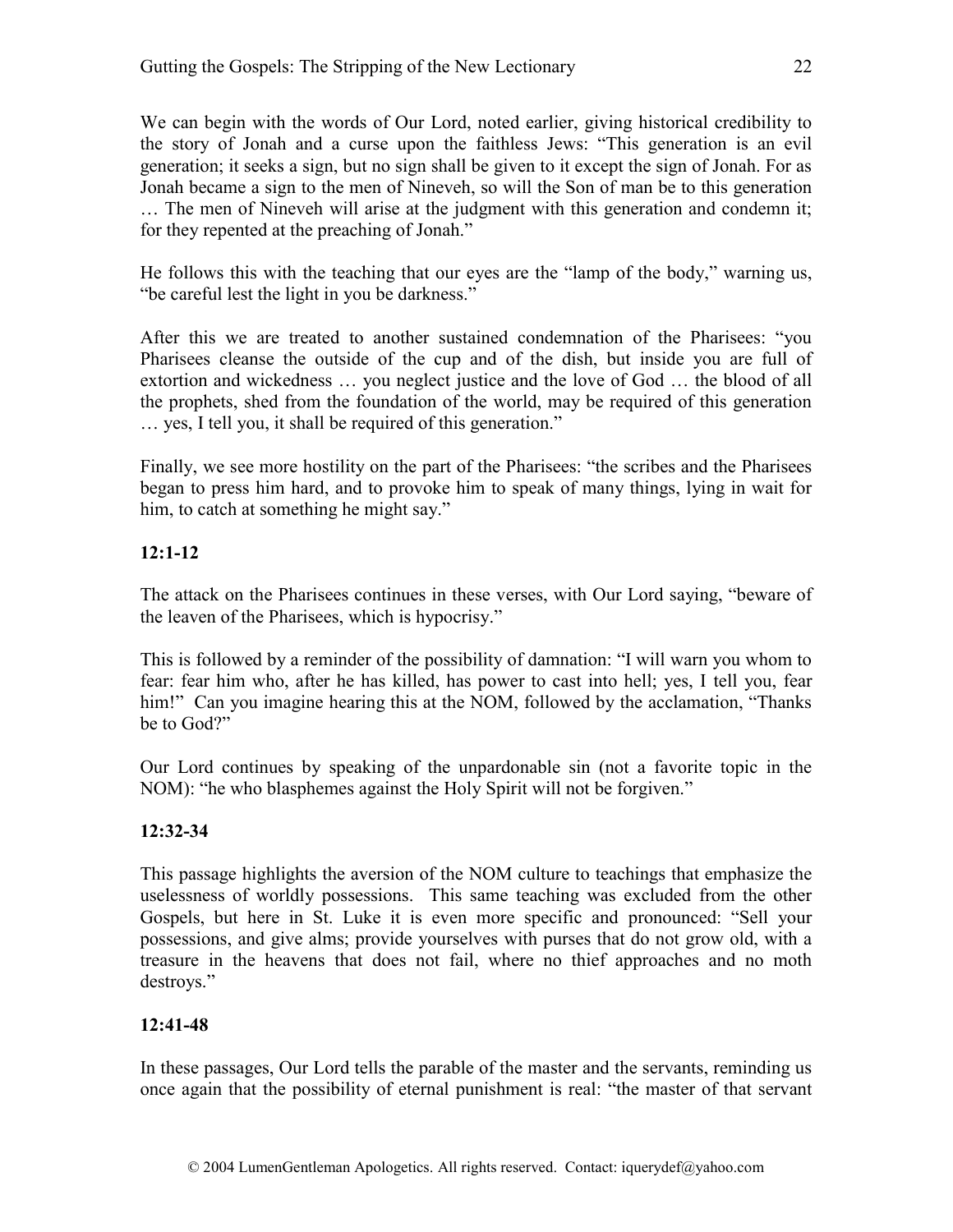will come on a day when he does not expect him and at an hour he does not know, and will punish him, and put him with the unfaithful. And that servant who knew his master's will, but did not make ready or act according to his will, shall receive a severe beating. But he who did not know, and did what deserved a beating, shall receive a light beating."

# **12:54-59**

These verses are a repeat of the teaching found in the Sermon on the Mount on the subject of Purgatory – something rarely even mentioned in the NOM: "As you go with your accuser before the magistrate, make an effort to settle with him on the way, lest he drag you to the judge, and the judge hand you over to the officer, and the officer put you in prison. I tell you, you will never get out till you have paid the very last copper."

# **13:10-21**

Our Lord heals a woman from a "spirit of infirmity" in this passage, teaching that the supernatural world does interact with the natural world, and some infirmities can be attributed to evil spirits. He says explicitly that this woman was "a daughter of Abraham whom Satan bound for eighteen years."

St. Luke gives us this anti-Semitic detail: "As he said this, all his adversaries were put to shame; and all the people rejoiced at all the glorious things that were done by him."

# **13:31-35**

Our Lord chastises Jerusalem again in these verses, saying, "it cannot be that a prophet should perish away from Jerusalem. O Jerusalem, Jerusalem, killing the prophets and stoning those who are sent to you! How often would I have gathered your children together as a hen gathers her brood under her wings, and you would not! Behold, your house is forsaken."

This kind of condemnation, not only of the Jews but also of Judaism ("your house is forsaken" is a reference to the coming end of the Old Covenant and the desolation of the temple), does not at all fit with the liberal teaching that the Jews still possess a valid and saving covenant with God.

# **14:15-24**

In these passages, Our Lord tells the parable of the wedding banquet (which is symbolic of heaven), but His words remind us that some souls will simply reject His grace and not make it to heaven. He also reminds the Jews that they, by rejecting Him, were forfeiting their place at this banquet: "I tell you, none of those men who were invited shall taste my banquet."

# **16:14-18**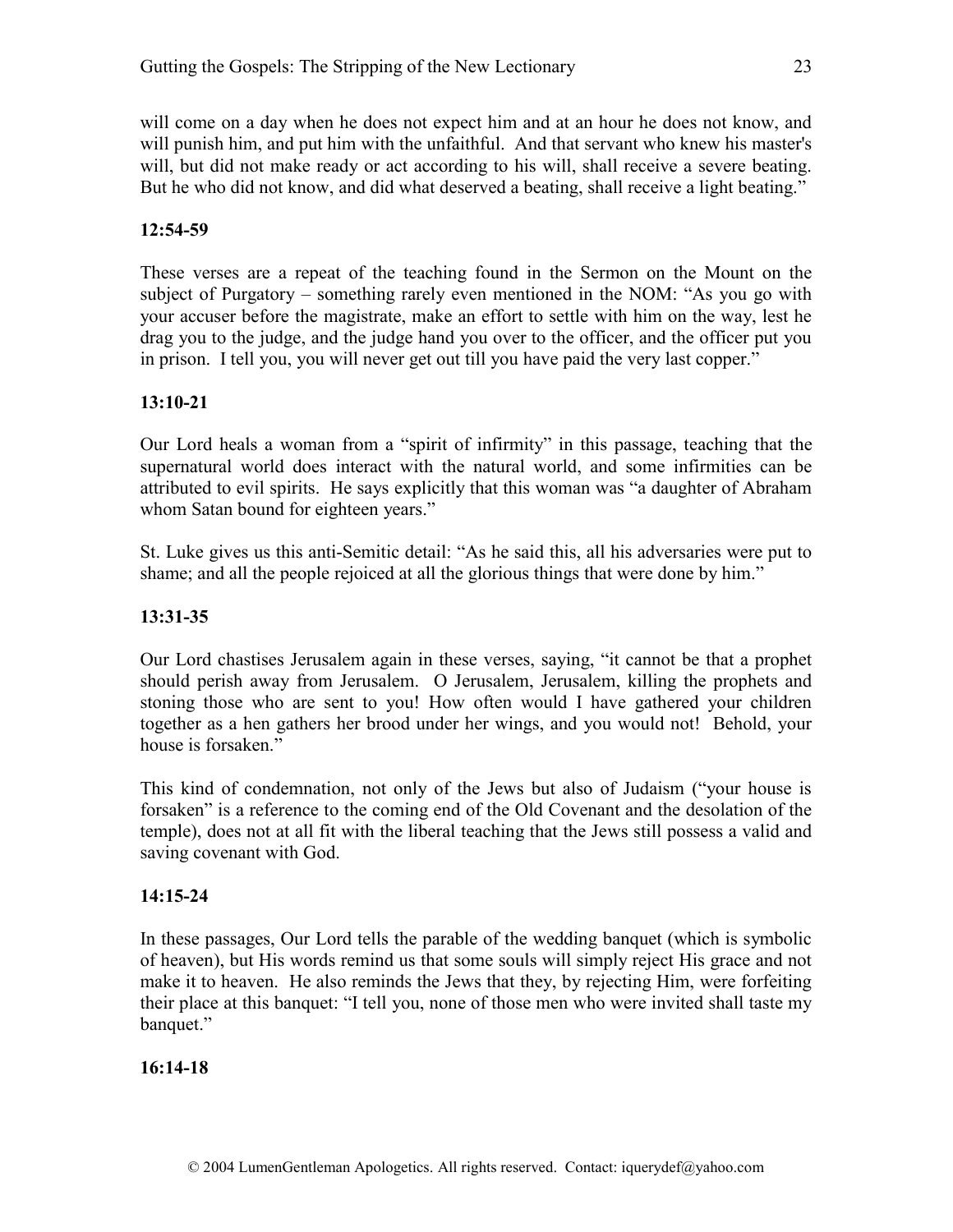Jesus again rebukes the Pharisees in this passage: "The Pharisees, who were lovers of money, heard all this, and they scoffed at him. But he said to them, 'You are those who justify yourselves before men, but God knows your hearts; for what is exalted among men is an abomination in the sight of God … the kingdom of God is preached, and every one enters it violently."

He ends by teaching what we saw earlier that had been excised from St. Matthew's Gospel: "Every one who divorces his wife and marries another commits adultery, and he who marries a woman divorced from her husband commits adultery."

#### **17:1-4**

Given the recent scandal caused by the recent revelation of rampant pedophilia among the clergy, this deleted passage is rather timely: "Temptations to sin are sure to come; but woe to him by whom they come! It would be better for him if a millstone were hung round his neck and he were cast into the sea, than that he should cause one of these little ones to sin."

Once again, a reference to sin and damnation is summarily rejected from the New Lectionary.

#### **17:20-37**

The only explanation that I can find for why this passage was deleted is that Our Lord lends historical credibility to the story of Sodom and Gomorrah. Additionally, He tells us that our culture will parallel and mimic the sins of Sodom in the last days – a rather damning judgment of our modern age: "as it was in the days of Lot – they ate, they drank, they bought, they sold, they planted, they built, but on the day when Lot went out from Sodom fire and sulphur rained from heaven and destroyed them all – so will it be on the day when the Son of man is revealed."

# **19:11-27**

This passage recounts again (as we saw in St. Matthew's Gospel) the parable of the servants and the talents. These verses were not deemed useful for the laity to hear: "I will condemn you out of your own mouth, you wicked servant … I tell you, that to every one who has will more be given; but from him who has not, even what he has will be taken away. But as for these enemies of mine, who did not want me to reign over them, bring them here and slay them before me."

#### **19:41-48**

As St. Luke's Gospel brings us closer to the account of Christ's Passion, Jesus' condemnations of the Jews and Jerusalem grow more frequent – as do the number of passages that are left on the editing floor.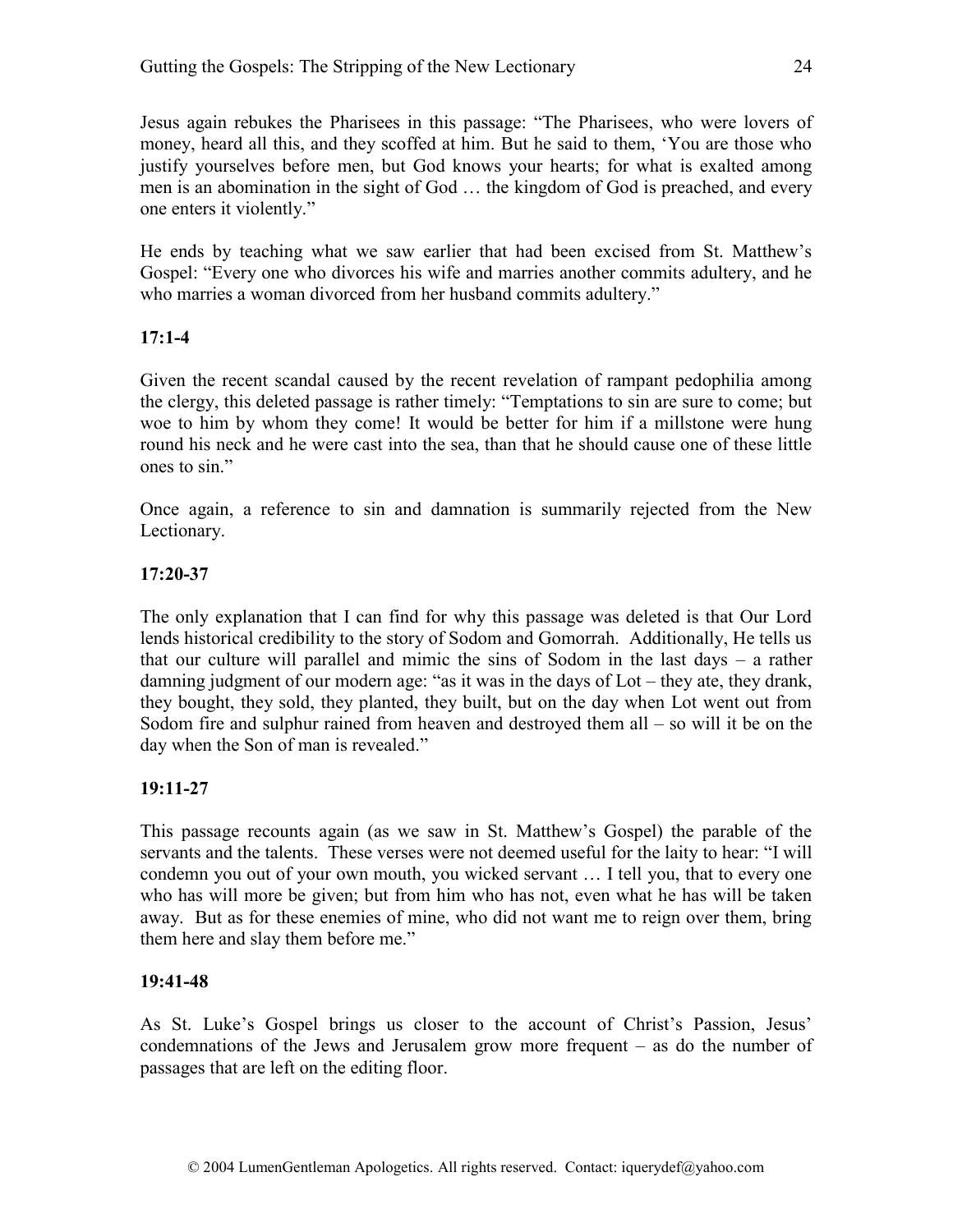Here, we read that as Jesus came near to Jerusalem, He said "would that even today you knew the things that make for peace! But now they are hid from your eyes. For the days shall come upon you, when your enemies will cast up a bank about you and surround you, and hem you in on every side, and dash you to the ground, you and your children within you."

Again we see a more "violent" side of Jesus coming out: "And he entered the temple and began to drive out those who sold."

Finally, the Jewish leaders are condemned again: "The chief priests and the scribes and the principal men of the people sought to destroy him."

#### **20:1-16**

Another condemnation of the Jewish leaders and of Jerusalem is found in this parable of the tenants and the vineyard. The tenants represent the Jewish leaders, and we read, "the owner of the vineyard said, 'What shall I do? I will send my beloved son; it may be they will respect him.' But when the tenants saw him, they said to themselves, 'This is the heir; let us kill him, that the inheritance may be ours.' And they cast him out of the vineyard and killed him."

This, of course, refers to the Jewish leaders' role in the crucifixion of Christ – another subject that gets no exposure in the NOM.

The parable concludes: "What then will the owner of the vineyard do to them? He will come and destroy those tenants, and give the vineyard to others."

#### **20:39-47**

This passage includes still yet another condemnation of the Jewish leaders, repeated elsewhere in the Gospels (but also excluded elsewhere in the Lectionary): "Beware of the scribes, who like to go about in long robes, and love salutations in the market places and the best seats in the synagogues and the places of honor at feasts, who devour widows' houses and for a pretense make long prayers. They will receive the greater condemnation<sup>"</sup>

#### **21:29-33**

The elimination of this passage completes a full trilogy of similar eliminations. This passage was found in St. Matthew and St. Mark, but was excised from both accounts. We read: "So also, when you see these things taking place, you know that the kingdom of God is near. Truly, I say to you, this generation will not pass away till all has taken place."

#### **23:50-56**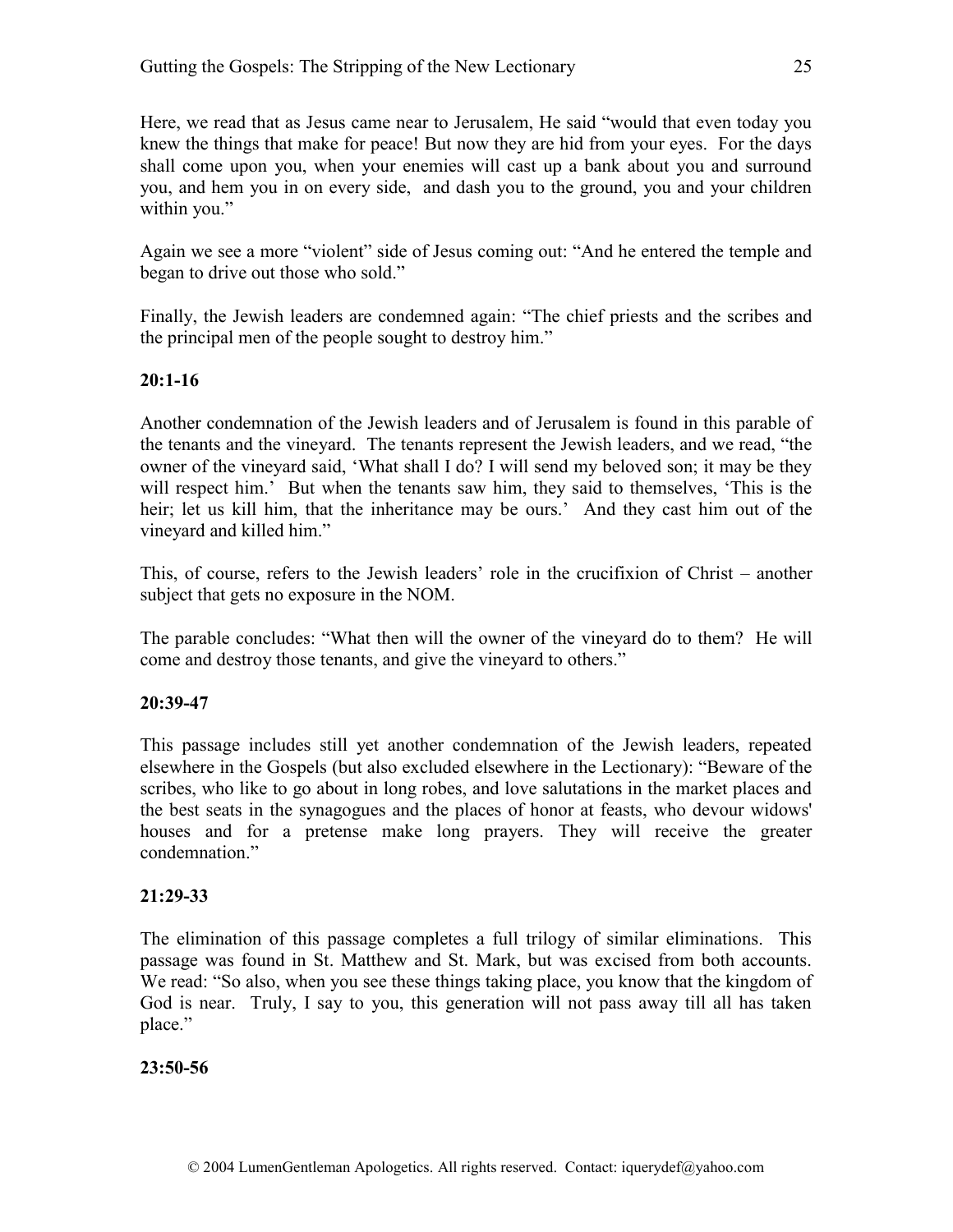One final judgment against the Jewish leaders is excised from St. Luke, this time in the form of a narration. After Jesus' crucifixion, we read of how Joseph of Arimathea asked Pilate for the body of Jesus: "Now there was a man named Joseph from the Jewish town of Arimathea. He was a member of the council, a good and righteous man, who had not consented to their purpose and deed, and he was looking for the kingdom of God."

Note the implicit condemnation of the Jewish council, whose "purpose and deed" Joseph "had not consented to."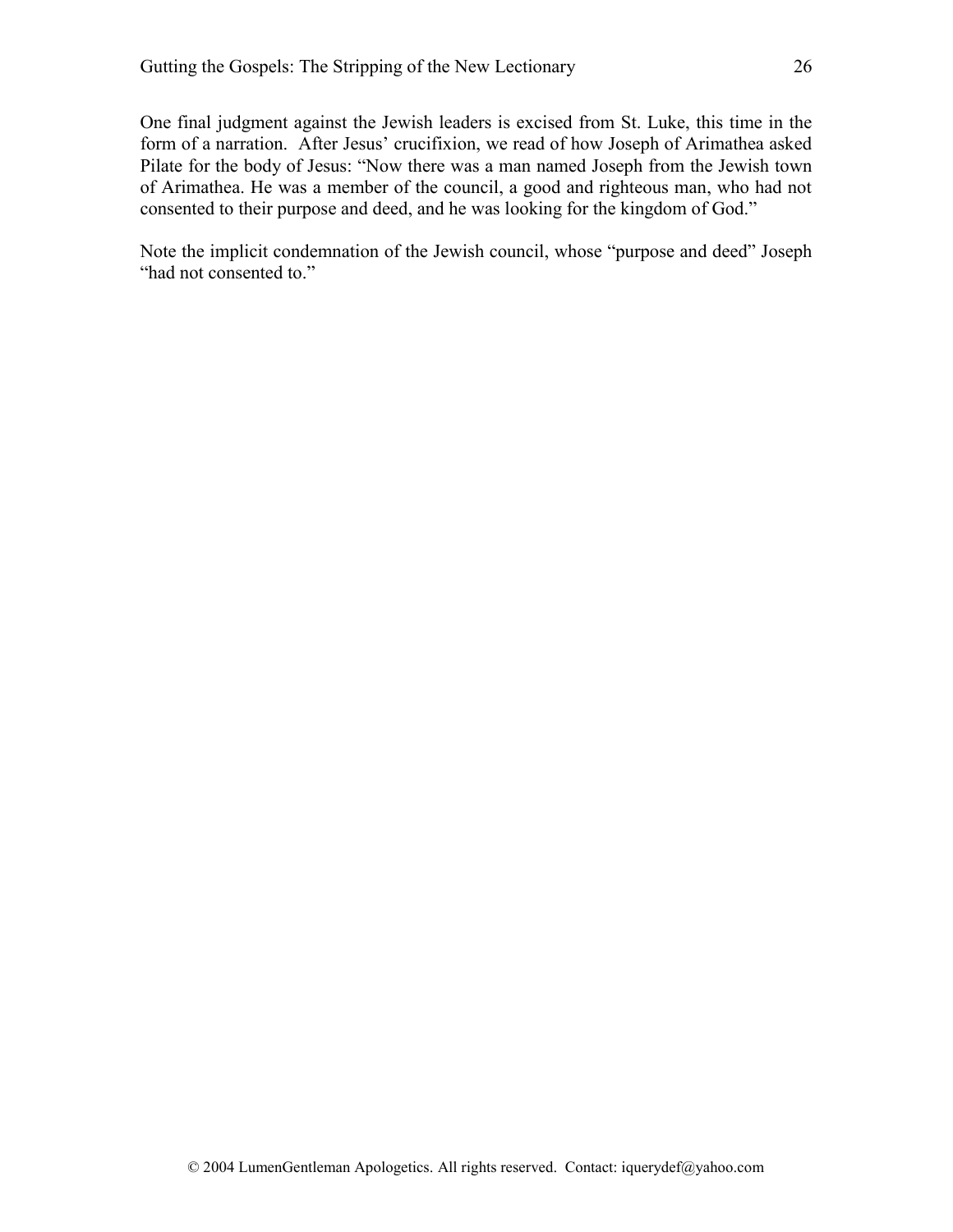#### **Gagging the Gospel of St. John**

#### **1:15-18**

In the midst of the reading of the opening chapter of St. John's Gospel, the New Lectionary makes verses 15-18 optional. Why stop short at verse 14? What is in verses 15-18 that would be considered offensive? I suggest it is this phrase: "For the law was given through Moses; grace and truth came through Jesus Christ."

This verse pits the Old Covenant against the New by declaring  $-$  albeit implicitly  $-$  the deficiency of the Old. The Old Covenant gave us the law, but no grace; but the New Covenant brings us grace.

#### **3:1-12**

It is rather amazing that this text should be removed, for it contains Our Lord's discourse with Nicodemus, one of the Jewish teachers. In this discourse, Our Lord utters the famous words, "Truly, truly, I say to you, unless one is born of water and the Spirit, he cannot enter the kingdom of God." This verse affirms the necessity of water baptism for salvation – not the something the modern church is keen on affirming.

This passage also highlights Our Lord's confrontation with the Jewish leaders. He chastises Nicodemus – who, it must be pointed out again, was a Pharisee – and says, "Are you a teacher of Israel, and yet you do not understand this? Truly, truly, I say to you, we speak of what we know, and bear witness to what we have seen; but you do not receive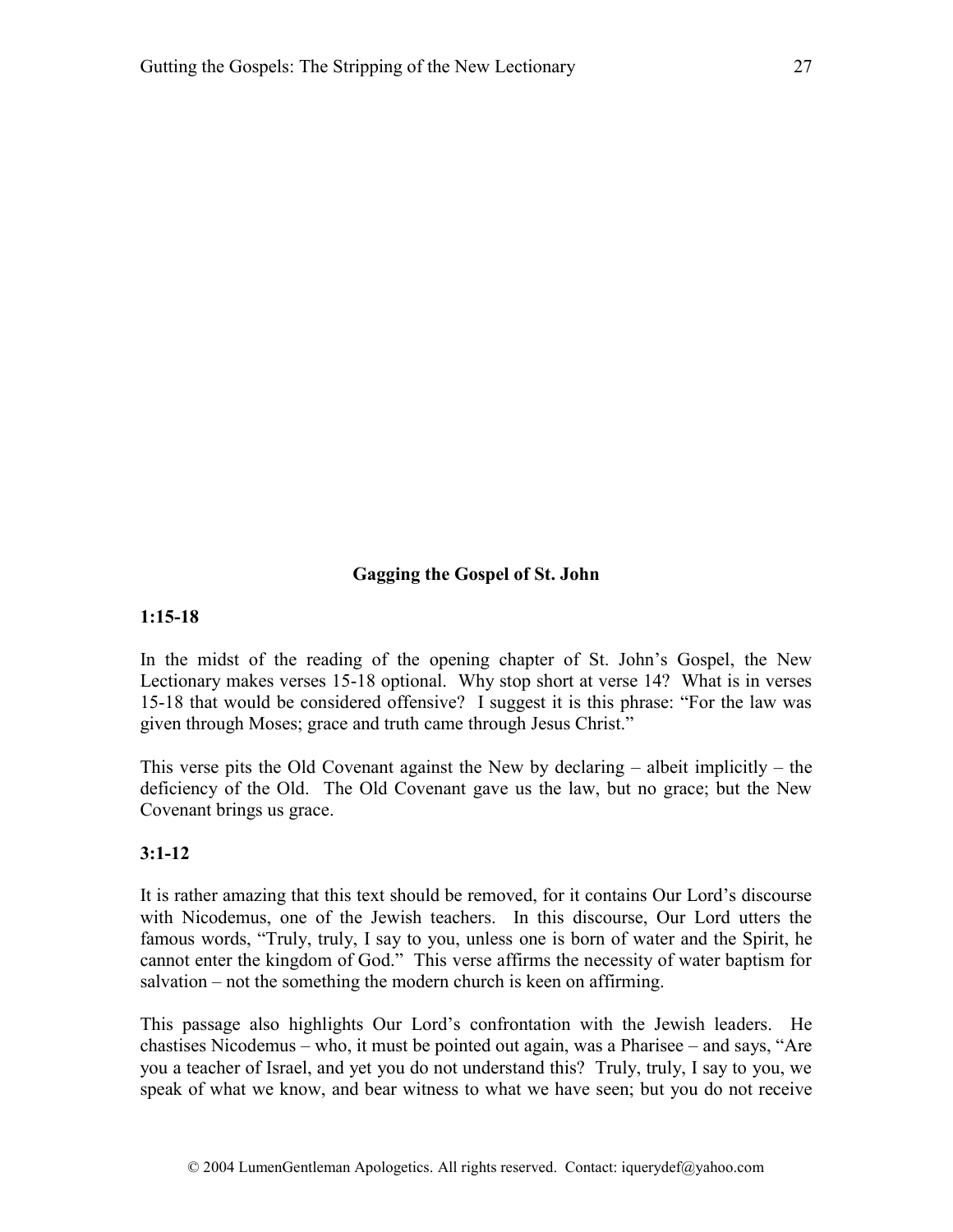our testimony." That last line, "you do not receive our testimony," is a condemnation of the Pharisees for rejecting the Messiah.

# **3:21-36**

The New Lectionary does include the rather tame words of Our Lord in John 3:16, which affirms that "God so loved the world," but it cuts out these verses, which highlight the opposite side of the Gospel coin: "He who believes in the Son has eternal life; he who does not obey the Son shall not see life, but the wrath of God rests upon him."

Again we see how the modern church carefully avoids any hint of damnation and the "wrath of God."

# **4:16-19a**

The New Lectionary once again interrupts the flow of a discourse of Our Lord (this time, with the woman at the well) by making certain verses in the middle of the discourse optional. Which verses? We read: "Jesus said to her, 'Go, call your husband, and come here.' The woman answered him, 'I have no husband.' Jesus said to her, 'You are right in saying, "I have no husband"; for you have had five husbands, and he whom you now have is not your husband; this you said truly."

I can only speculate that these verses might be deemed offensive because they highlight the immorality of, for lack of a better term, "shacking up" with someone who is not your spouse. Unfortunately, however, there are many "Novus Ordo Catholics" who are doing this very thing, and the liberal priests in those parishes are loath to say anything about it.

We will see this pattern of excising condemnations of immoral living become even clearer in the next volume, when we examine the New Lectionary's version of St. Paul's epistles.

# **4:40-54**

This short section of verses contains the story of Jesus healing the official's son, who was near death. This account is, perhaps, a little too miraculous for modern ears, for in this case, Our Lord heals the afflicted son with a mere word: "Jesus said to him, 'Go; your son will live.' The man believed the word that Jesus spoke to him and went his way. As he was going down, his servants met him and told him that his son was living. So he asked them the hour when he began to mend, and they said to him, 'Yesterday at the seventh hour the fever left him.' The father knew that was the hour when Jesus had said to him, 'Your son will live'; and he himself believed, and all his household."

In this story we see that the very words of Our Lord had miraculous power: He speaks the word, and the son is healed at that very instant, even though Our Lord is physically miles away from the boy.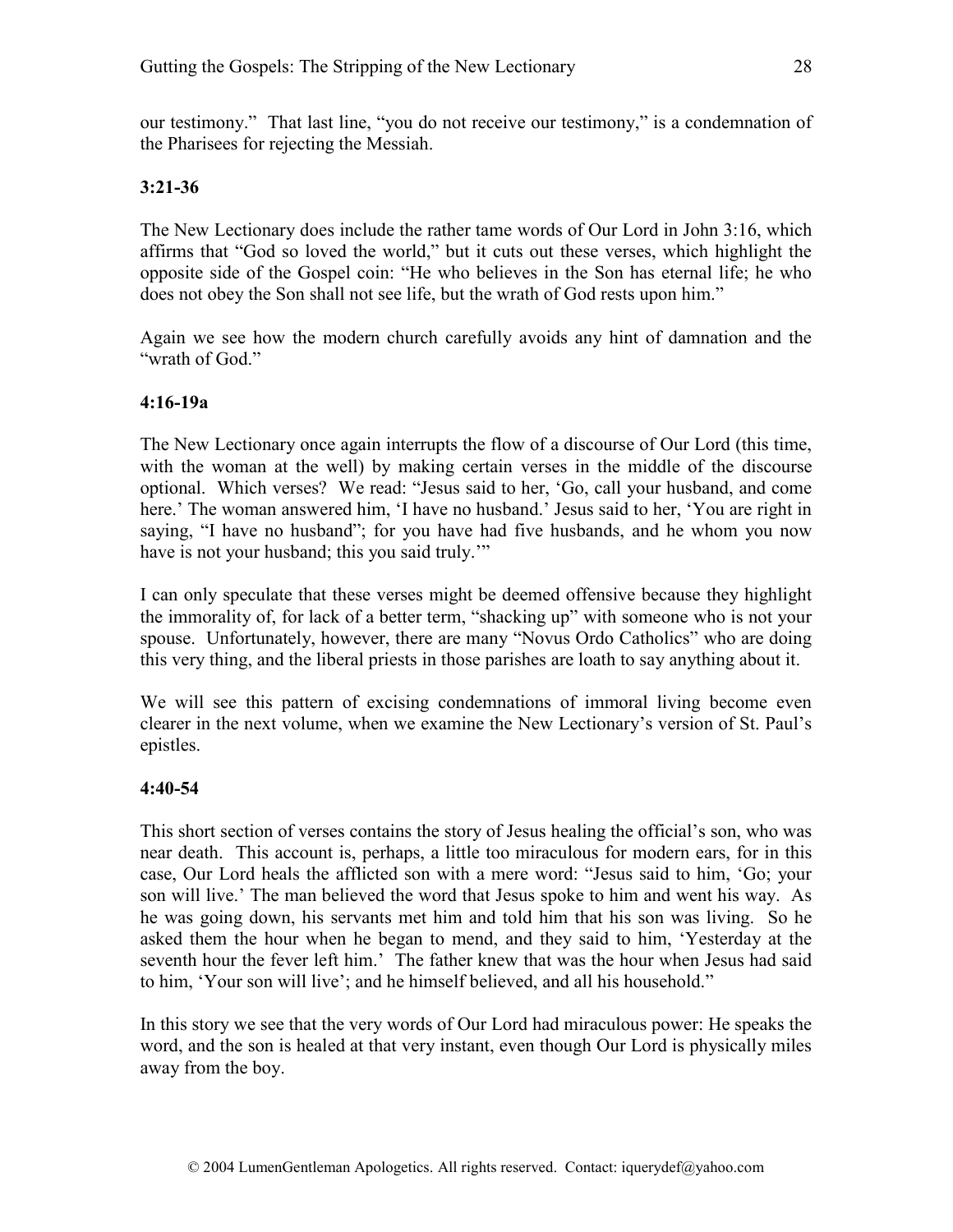# **5:1-47**

There is little wonder why this entire chapter was removed. In it, we read of Our Lord healing the lame man who sat by the pool of Beth-zatha. Not only is this story another account of the miraculous and supernatural, but it contains yet another confrontation between Our Lord and the Pharisees, who were angry that Our Lord healed the man on the Sabbath. St. John tells us, "And this was why the Jews persecuted Jesus, because he did this on the sabbath."

St. John further tells us, "This was why the Jews sought all the more to kill him, because he not only broke the sabbath but also called God his Father, making himself equal with God."

Our Lord responds with very harsh words, words that still ring out as a condemnation of the Jews of our day who do not accept Christ: "He who does not honor the Son does not honor the Father who sent him." He continues with such words as, "His voice you have never heard … you do not have his word abiding in you, for you do not believe him whom he has sent. You search the scriptures, because you think that in them you have eternal life … yet you refuse to come to me that you may have life … I know that you have not the love of God within you. I have come in my Father's name, and you do not receive me … Do not think that I shall accuse you to the Father; it is Moses who accuses you, on whom you set your hope. If you believed Moses, you would believe me, for he wrote of me."

Our Lord also speaks of the possibility of damnation: "the hour is coming when all who are in the tombs will hear his voice and come forth, those who have done good, to the resurrection of life, and those who have done evil, to the resurrection of judgment."

Miracles, anti-Semitism, and damnation: three very good reasons to remove this chapter in its entirety.

#### **6:36 & 6:70-71**

In the middle of Our Lord's discourse on the "Bread of Life," we find these three verses removed completely – they are not even optional in the reading. The deliberate refusal to let Our Lord speak of damnation becomes shockingly clear when we read the context.

In the Lectionary's reading, you will find these verses: "Jesus said to them, 'I am the bread of life; he who comes to me shall not hunger, and he who believes in me shall never thirst," followed by, "All that the Father gives me will come to me; and him who comes to me I will not cast out."

These are very inspiring and comforting verses are they not? So full of hope … but what comes in between those two verses? Just this small reminder, "But I said to you that you have seen me and yet do not believe."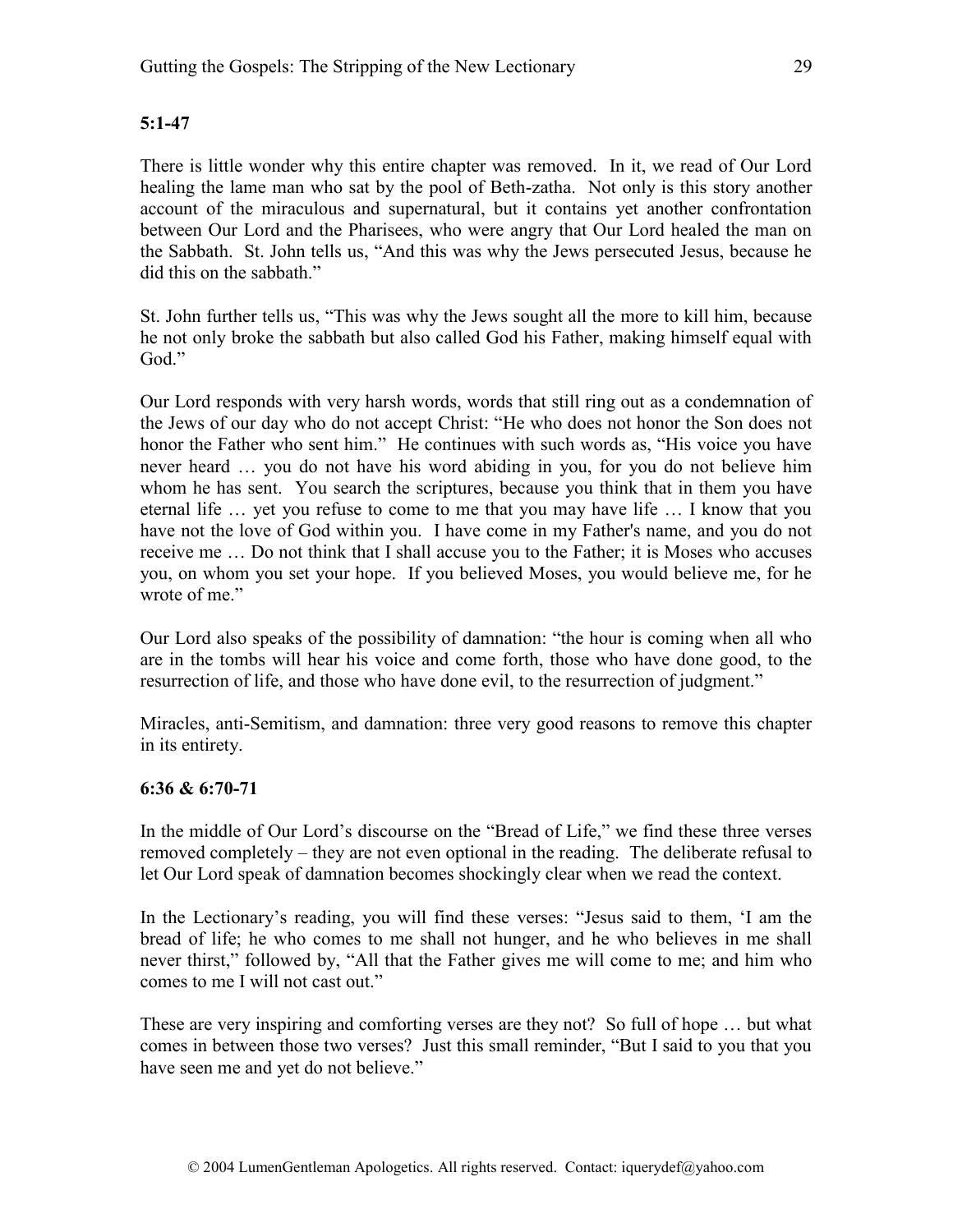Similarly, the end of the discourse in the New Lectionary ends with these uplifting words: "Simon Peter answered him, 'Lord, to whom shall we go? You have the words of eternal life; and we have believed, and have come to know, that you are the Holy One of God."" All well and good. However, the Lectionary leaves out the next two verses: "Jesus answered them, 'Did I not choose you, the twelve, and one of you is a devil?' He spoke of Judas the son of Simon Iscariot, for he, one of the twelve, was to betray him."

Damnation in the first instance, and the particular damnation of Judas in the second instance. No, we cannot remind the faithful of that! Remember, Hell is probably empty, and as John Paul II has stated in writing, we are not even certain the Judas is in Hell.

# **7:1-36 & 7:40-53**

Nearly the entirety of chapter 7 has been given the axe. Of the 53 verses in this chapter, the revolutionaries saw fit to only include three, and they are, of course, nothing but joy and bliss: "Jesus stood up and proclaimed, 'If any one thirst, let him come to me and drink. He who believes in me, as the scripture has said, "Out of his heart shall flow rivers of living water."""

What is missing here is the entire account of the confrontation that Jesus has with the Jews during the feast at which He spoke the above words. St. John tells us that Jesus "would not go about in Judea, because the Jews sought to kill him."

Our Lord later says, "The world cannot hate you, but it hates me because I testify of it that its works are evil." So much for the misplaced optimism about the world expressed in some of the conciliar documents of Vatican II!

St. John informs us that some of the people were beginning to believe in Jesus, but "for fear of the Jews no one spoke openly of him." Note well: for fear of the Jews. This is more anti-Semitism from St. John, the most openly anti-Semitic of all the Gospel writers.

While Our Lord is speaking to the crowd, some of them implicitly damn the Jewish leaders by saying, "Is not this the man whom they seek to kill? And here he is, speaking openly, and they say nothing to him! Can it be that the authorities really know that this is the Christ?"

While the New Lectionary gives us Our Lord's words of comfort, they exclude the response of the Jews to those words: "Some of them wanted to arrest him, but no one laid hands on him. The officers then went back to the chief priests and Pharisees, who said to them, 'Why did you not bring him?'"

# **8:12-59**

Here again we see the majority of a chapter in St. John's Gospel is left in the trash. The first eleven verses, the story of the woman caught in adultery but acquitted by Our Lord, is left intact. The rest of the chapter, however, is a different story.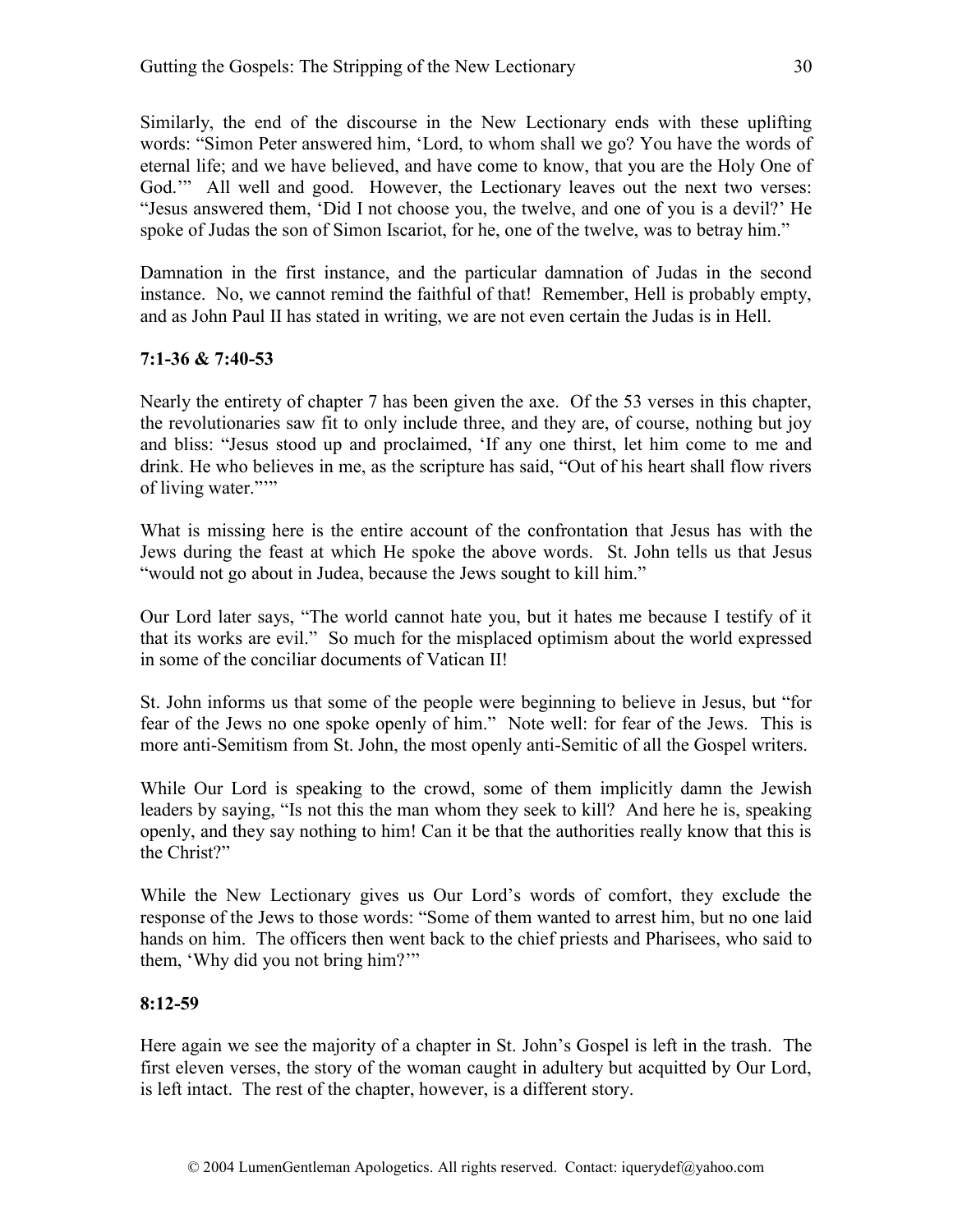Our Lord continues in the rest of the chapter to chastise the Pharisees in these words: "You know neither me nor my Father; if you knew me, you would know my Father also."

His words get even stronger as the chapter continues: "I go away, and you will seek me and die in your sin," "I told you that you would die in your sins, for you will die in your sins unless you believe that I am he," "you seek to kill me, because my word finds no place in you," and finally, the *coupe de grace*, "You are of your father the devil, and your will is to do your father's desires. He was a murderer from the beginning, and has nothing to do with the truth, because there is no truth in him."

Thanks be to God?

# **9:2-5, 9:10-12, 9:18-33 & 9:39-41**

The story of the healing of the blind man by the pool of Siloam did make it into the New Lectionary, but only after some heavy editing. Some key elements that are left out including the fact that the Jews opposed Jesus and threatened the parents of the blind man.

We read, after the miracle, that "the Jews did not believe that he had been blind and had received his sight." When the Jews approach the parents of the blind man to ask how he was cured, they respond, "Ask him; he is of age, he will speak for himself," and St. John tells us "His parents said this because they feared the Jews, for the Jews had already agreed that if any one should confess him to be Christ, he was to be put out of the synagogue." Once again, St. John paints the Jews as a hostile enemy of the work of Christ, using the phrase "because they feared the Jews." We saw this same thing in chapter 7.

The New Lectionary leaves out the end of the story as well, which runs as follows: "Some of the Pharisees near him heard this, and they said to him, 'Are we also blind?' Jesus said to them, 'If you were blind, you would have no guilt; but now that you say, "We see," your guilt remains.'"

# **10:19-26 & 10:31-42**

Many of the teachings of Jesus contained in John 10 were left alone, but only those teachings that are pleasant to the ears: "I am the door; if any one enters by me, he will be saved, and will go in and out and find pasture," "I am the good shepherd. The good shepherd lays down his life for the sheep," "I have other sheep, that are not of this fold; I must bring them also, and they will heed my voice. So there shall be one flock, one shepherd," "My sheep hear my voice, and I know them, and they follow me; and I give them eternal life, and they shall never perish, and no one shall snatch them out of my hand." Just the kind of peace, love, and unity that you'd expect to hear in the NOM.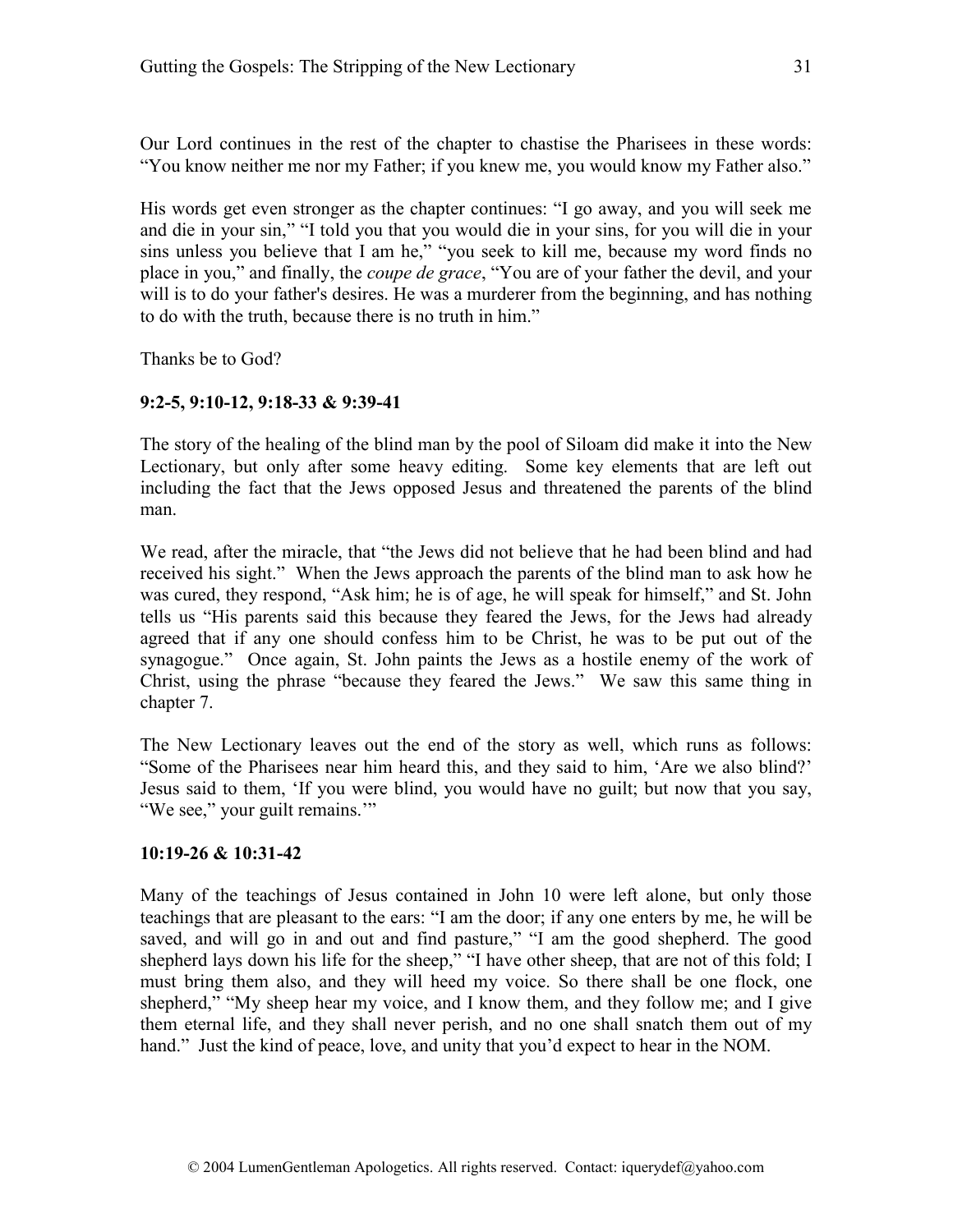What do not hear are words like these: "The Jews took up stones again to stone him," and "Many of them said, 'He has a demon, and he is mad; why listen to him?'" Of course, the most obvious teaching that we do not hear, in the midst of all this talk of the Good Shepherd and the united sheepfold, is this saying of Our Lord, spoken to the Jews: "you do not believe, because you do not belong to my sheep."

# **11:8-16, 11:28-32 & 11:33-57**

We come, finally, to perhaps one of the most dastardly examples of modernistic editing in the New Lectionary. The eleventh chapter of St. John's Gospel has  $57$  verses in it – only 18 of them are in the New Lectionary. The story contained in this chapter is, of course, the raising of Lazarus from the dead.

We follow the story in the Lectionary to the point where Jesus hears from Lazarus' sisters, "Lord, he whom you love is ill," to which Our Lord responds, "This illness is not unto death; it is for the glory of God." The New Lectionary tells us that Jesus then proposed to go into Judea, and then we are met with nine verses which are optional.

In these nine verses, we read such words as, "Rabbi, the Jews were but now seeking to stone you, and are you going there again?" We also read, "Thus he spoke, and then he said to them, 'Our friend Lazarus has fallen asleep, but I go to awake him out of sleep.' The disciples said to him, 'Lord, if he has fallen asleep, he will recover.' Now Jesus had spoken of his death, but they thought that he meant taking rest in sleep. Then Jesus told them plainly, 'Lazarus is dead.'"

Is it not odd that the Lectionary should remove the verses that inform us, clearly and precisely, that Lazarus was dead?

The story in the Lectionary does, admittedly, hint at the fact that Lazarus was dead, but with these above verses removed, the matter is open for debate. We read in the Lectionary, "Now when Jesus came, he found that Lazarus had already been in the tomb four days ... Martha said to Jesus, 'Lord, if you had been here, my brother would not have died' ... Jesus said to her, 'Your brother will rise again.' Martha said to him, 'I know that he will rise again in the resurrection at the last day.'"

What are we to make of this? Lazarus was in the tomb, so we should suspect he was dead. However, maybe he was just comatose and mistaken for dead – after all, the last thing we heard from Jesus (according to the Lectionary) was that "this illness is *not unto death*." Still, the text of the Lectionary has Martha saying "my brother would not have *died*." Perhaps he is dead after all.

The odd thing is this: the Lectionary's version of the story ends with the words, "Martha said to him, 'I know that he will rise again in the resurrection at the last day.' Jesus said to her, 'I am the resurrection and the life; he who believes in me, though he die, yet shall he live, and whoever lives and believes in me shall never die. Do you believe this?' She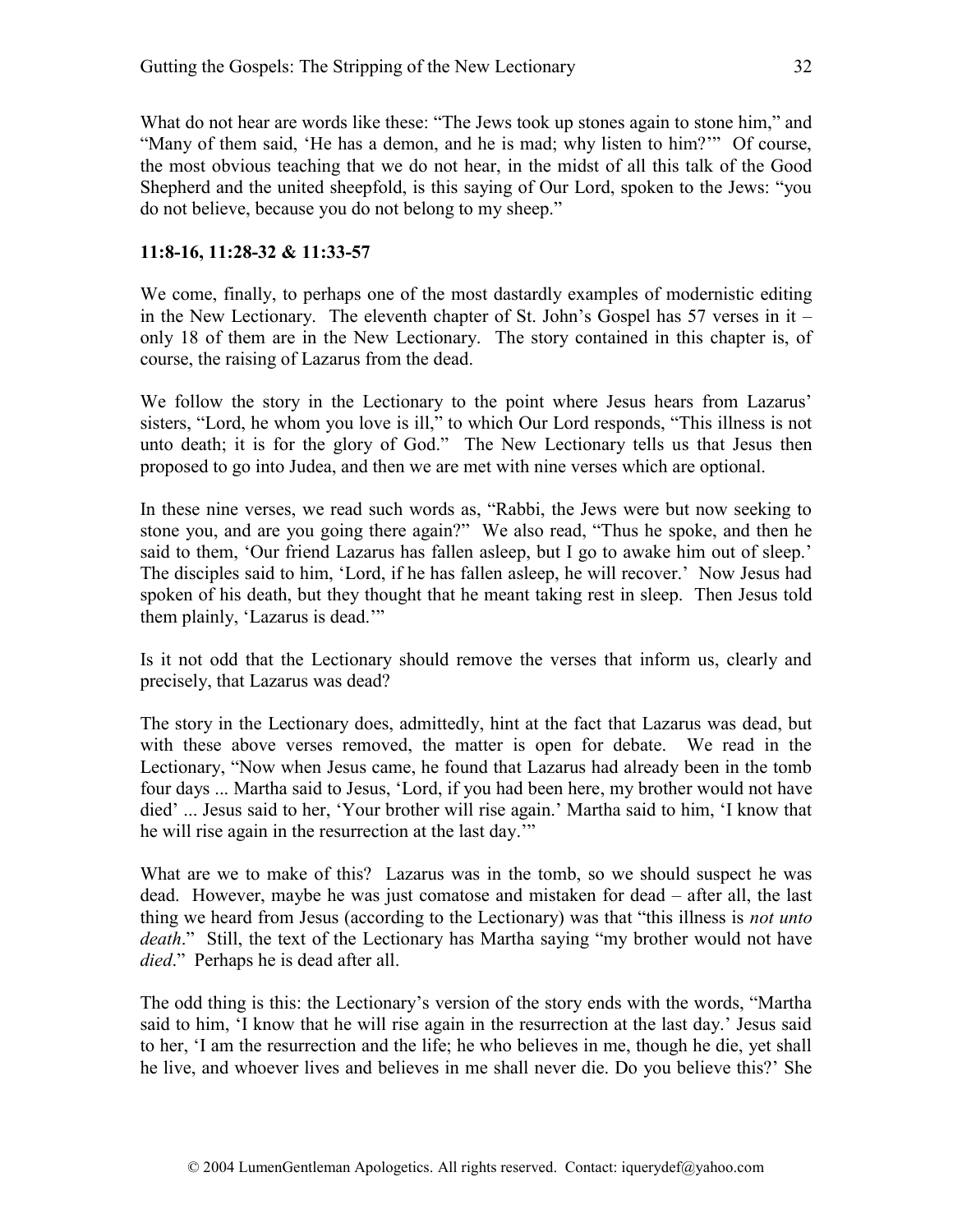said to him, 'Yes, Lord; I believe that you are the Christ, the Son of God, he who is coming into the world.'"

That's it. The rest of the reading is optional. So we're left with Lazarus in the tomb, maybe dead, maybe just comatose, with Jesus proclaiming that He is the resurrection and the life.

Does it not strike you as strange that the Lectionary should, in recounting the story of the raising of Lazarus, leave out the part of the text that *actually tells us that Jesus raised Lazarus from the dead*?

Well, the revolutionaries had no choice. The rest of the text says things like, "Martha, the sister of the dead man, said to him, 'Lord, by this time there will be an odor, for he has been dead four days.'" Here is a major affirmation that Lazarus was dead indeed!

The text goes on to tell us that Our Lord "cried with a loud voice, 'Lazarus, come out.' The dead man came out, his hands and feet bound with bandages, and his face wrapped with a cloth." Note: the "dead man" came out.

The story ends in a manner utterly unfitting for the NOM mindset: "So from that day on [the Jews] took counsel how to put him to death."

# **12:1-11**

The account of Mary anointing the feet of Our Lord has been excised from the Lectionary, it seems, for a few reasons. The first is that it affirms again what the previous chapter affirmed about Lazarus: "Jesus came to Bethany, where Lazarus was, whom Jesus had raised from the dead."

Then we read of Judas' response to this anointing: "Judas Iscariot, one of his disciples (he who was to betray him), said, 'Why was this ointment not sold for three hundred denarii and given to the poor?' This he said, not that he cared for the poor but because he was a thief, and as he had the money box he used to take what was put into it." More damnation for Judas, it seems, for not only was he a betrayer, but also a thief.

Finally, the text ends by affirming the miracle of Lazarus again, and also condemning the Jews: "When the great crowd of the Jews learned that he was there, they came, not only on account of Jesus but also to see Lazarus, whom he had raised from the dead. So the chief priests planned to put Lazarus also to death, because on account of him many of the Jews were going away and believing in Jesus."

# **12:17-19**

I had wondered at first if I might not have been reading too much into the fact that Lazarus' resurrection seems to have been stricken from the record. As we examine this next set of verses, however, it seems that my initial instincts are justified: "The crowd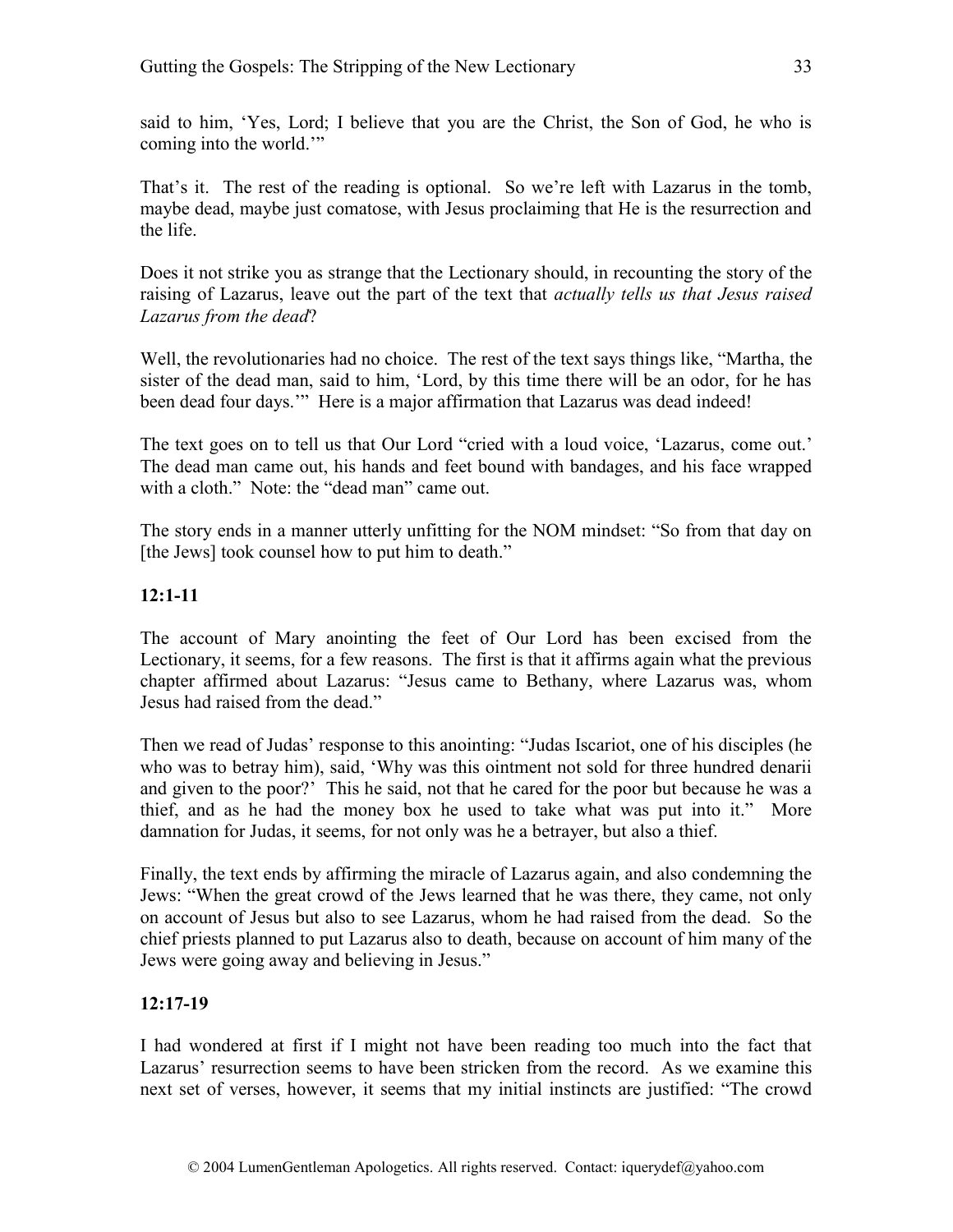that had been with him when he called Lazarus out of the tomb and raised him from the dead bore witness. The reason why the crowd went to meet him was that they heard he had done this sign. The Pharisees then said to one another, 'You see that you can do nothing; look, the world has gone after him.'"

What was so offensive in these verses? True, the Pharisees are painted in a somewhat less-than-flattering light. If this is the reason, however, why not just excise that one verses? Notice that the other verses once again speak of "Lazarus" who had been called "out of the tomb" and that Jesus had "raised him from the dead."

Incomprehensible as it may seem, it certainly does appear that the revolutionaries were intent on purging the Lectionary of the miracle of Lazarus!

# **12:34-50**

At first glance, it seems strange that this passage should be removed. After all, it is one of the rare occasions that St. John gives us a decent portrayal of the Jews: "many even of the authorities believed in him." Ah, but what follows this immediately? "[B]ut for fear of the Pharisees they did not confess it, lest they should be put out of the synagogue: for they loved the praise of men more than the praise of God."

Jesus tells them, "Walk while you have the light, lest the darkness overtake you; he who walks in the darkness does not know where he goes." The possibility of people walking in darkness, truly not knowing where they are going, does not fit well with the new ecumenical orientations. These suggest that even those who are not "in the light" are still on their way, albeit unwittingly, towards God.

# **13:16-30**

The reason for excising these verses becomes quite clear immediately: "When Jesus had thus spoken, he was troubled in spirit, and testified, 'Truly, truly, I say to you, one of you will betray me.' ... Simon Peter ... said, 'Tell us who it is of whom he speaks.' ... Jesus answered, 'It is he to whom I shall give this morsel when I have dipped it.' So when he had dipped the morsel, he gave it to Judas, the son of Simon Iscariot."

As if this weren't bad enough, St. John goes on to remove all doubt as to Judas' state of being: "Then after the morsel, Satan entered into him." Of course, if we knew this bit of information, we might not be so inclined to believe that Judas, now possessed by Satan himself, ended up in heaven.

# **15:18-25**

This very short set of verses contains Our Lord's condemnation of the world in general, again putting the lie to any sort of false optimism about Modern Man: "If the world hates you, know that it has hated me before it hated you. If you were of the world, the world would love its own; but because you are not of the world … therefore the world hates you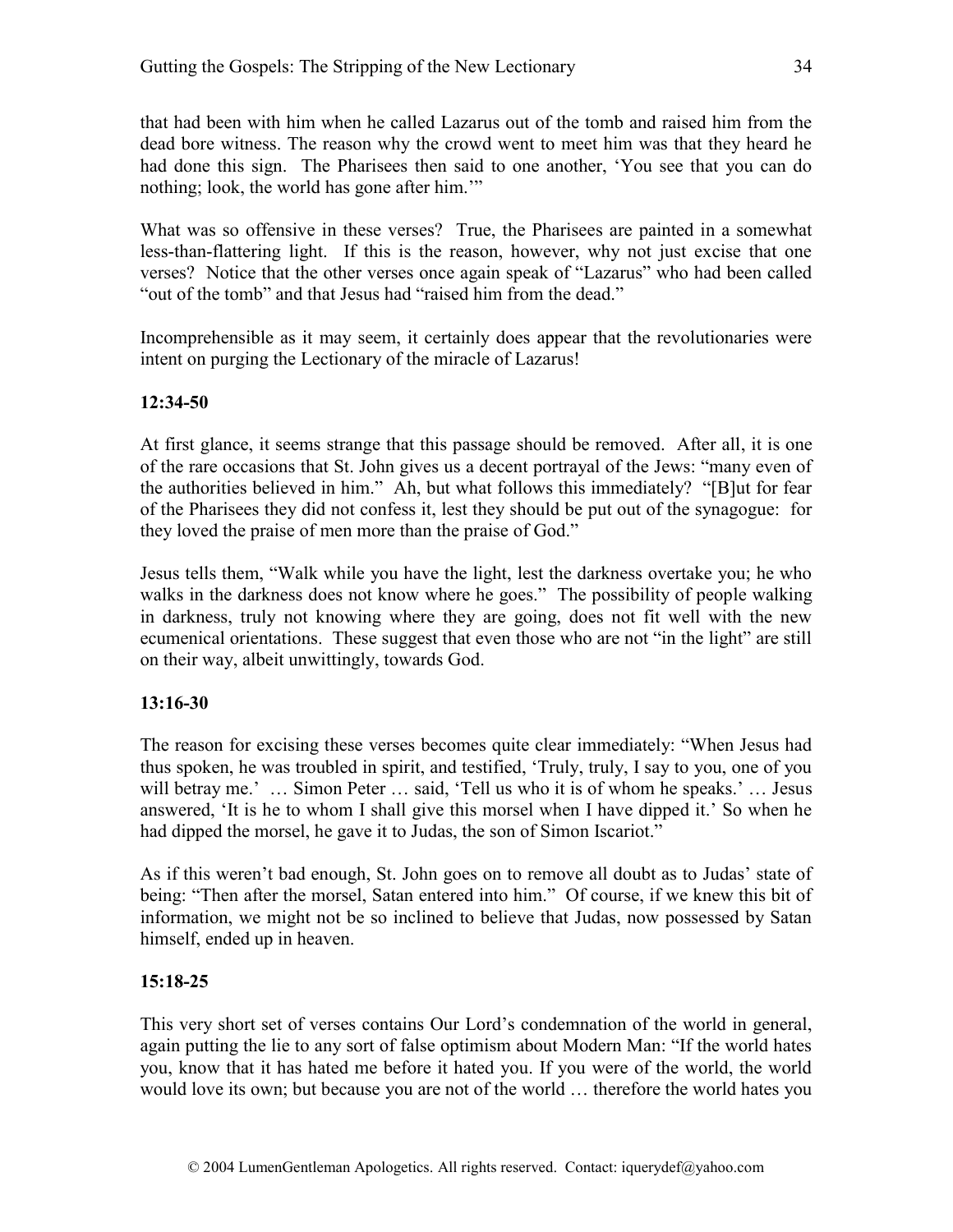… If they persecuted me, they will persecute you … all this they will do to you on my account, because they do not know him who sent me. If I had not come and spoken to them, they would not have sin; but now they have no excuse for their sin. He who hates me hates my Father also. If I had not done among them the works which no one else did, they would not have sin; but now they have seen and hated both me and my Father."

#### *Gaudiem et Spes*, anyone?

#### **16:1-11**

This passage contains very similar teachings to the ones seen above: "They will put you out of the synagogues … they will do this because they have not known the Father, nor me. … And when [the Holy Ghost] comes, he will convince the world concerning sin and righteousness and judgment: concerning sin, because they do not believe in me; concerning righteousness, because I go to the Father, and you will see me no more; concerning judgment, because the ruler of this world is judged."